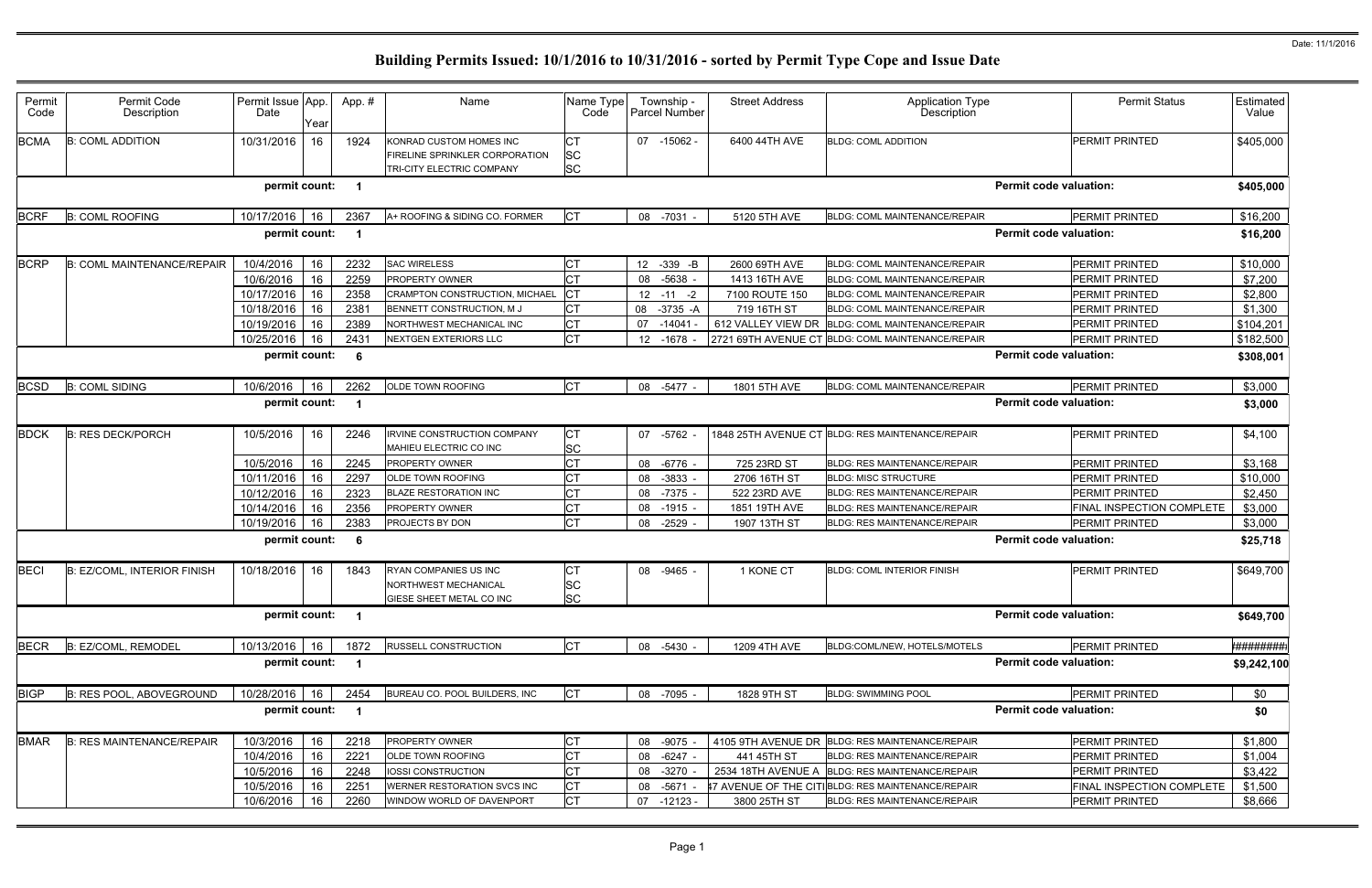| Permit<br>Permit Code<br>Permit Issue App.<br>Name Type<br>Township -<br>Application Type<br><b>Permit Status</b><br><b>Estimated</b><br>App. #<br><b>Street Address</b><br>Name<br>Description<br>Description<br><b>Parcel Number</b><br>Code<br>Date<br>Code<br>Value<br>Year<br>10/7/2016<br>СT<br><b>BMAR</b><br><b>B: RES MAINTENANCE/REPAIR</b><br>16<br>2267<br><b>PROPERTY OWNER</b><br>07 -7542<br>2327 18TH STREET C BLDG: RES MAINTENANCE/REPAIR<br><b>PERMIT PRINTED</b><br>\$8,400<br>10/10/2016<br>16<br>2292<br>PROPERTY OWNER<br>08 -4238<br>PERMIT PRINTED<br>\$3,000<br>CT<br>1865 25TH AVE<br><b>BLDG: RES MAINTENANCE/REPAIR</b><br>10/11/2016<br>16<br>2298<br>PROJECTS BY DON<br>СT<br><b>BLDG: RES MAINTENANCE/REPAIR</b><br>\$3,000<br>07 -6435<br>3839 10TH AVENUE PL<br><b>PERMIT PRINTED</b><br>10/11/2016<br>08 -5364<br>\$1,500<br>16<br>2312<br>PROPERTY OWNER<br>1527 19TH AVE<br><b>PERMIT PRINTED</b><br><b>BLDG: RES MAINTENANCE/REPAIR</b><br>10/11/2016<br>16<br>2302<br>DAN HANELL CONSTRUCTION INC<br>СT<br>08 -5868 -<br>PERMIT PRINTED<br>\$575<br>429 10TH ST<br><b>BLDG: RES MAINTENANCE/REPAIR</b><br>2296<br>\$900<br>10/11/2016<br>16<br>СT<br>-6685<br>PERMIT PRINTED<br>OLDE TOWN ROOFING<br>08<br>2908 11TH AVENUE C<br><b>BLDG: RES MAINTENANCE/REPAIR</b><br>2303<br>10/11/2016<br>16<br>DAN HANELL CONSTRUCTION INC<br>СT<br><b>BLDG: RES MAINTENANCE/REPAIR</b><br>\$3,850<br>08 -8506<br>915 40TH STREET CT<br>PERMIT PRINTED<br>10/17/2016<br><b>CT</b><br>16<br>2366<br>08 -6877 -<br>FINAL INSPECTION COMPLETE<br>\$5,000<br><b>TAYMAK CONSTRUCTION</b><br>1504 26TH AVE<br>BLDG: RES MAINTENANCE/REPAIR<br>10/20/2016<br>СT<br>16<br>2395<br>\$6,253<br><b>B &amp; W HOME IMPROVEMENT CO</b><br>07 -10365<br>3707 35TH AVE<br><b>BLDG: RES MAINTENANCE/REPAIR</b><br>PERMIT PRINTED<br>СT<br>10/24/2016<br>16<br>2416<br><b>PERMIT PRINTED</b><br>\$1,000<br><b>PROPERTY OWNER</b><br>08 -9074<br>4103 9TH AVENUE DR<br><b>BLDG: RES MAINTENANCE/REPAIR</b><br>10/25/2016<br>16<br>2430<br>СT<br>\$14,000<br>DAN HANELL CONSTRUCTION INC<br>$08 - 2530$<br>1911 13TH ST<br><b>BLDG: RES MAINTENANCE/REPAIR</b><br>PERMIT PRINTED<br>10/26/2016<br>СT<br>2442<br>FELDCO FACTORY DIRECT LLC<br>08 -3856<br>741 23RD AVENUE CT<br><b>PERMIT PRINTED</b><br>\$2,154<br>16<br><b>BLDG: RES MAINTENANCE/REPAIR</b><br>СT<br>10/26/2016<br>16<br>2443<br>BENNETT CONSTRUCTION, M J<br>08 -7841 -<br>1840 14TH ST<br>BLDG: RES MAINTENANCE/REPAIR<br><b>PERMIT PRINTED</b><br>\$11,331<br>10/27/2016<br>PERMIT PRINTED<br>\$13,400<br>16<br>2445<br>M I CONSTRUCTION<br>07<br>-6722 -<br>3714 11TH AVE<br><b>BLDG: RES MAINTENANCE/REPAIR</b><br>16<br>2455<br>MOSLEY CONSTRUCTION, BRENT<br>СT<br>07 -10721<br>3429 52ND ST<br>BLDG: RES MAINTENANCE/REPAIR<br>PERMIT PRINTED<br>\$25,000<br>10/28/2016<br><b>CT</b><br>10/31/2016<br>16<br>2463<br>IOSSI CONSTRUCTION<br>07 -1635 -<br>1923 31ST STREET A<br><b>BLDG: RES MAINTENANCE/REPAIR</b><br>PERMIT PRINTED<br>\$908<br>permit count:<br><b>Permit code valuation:</b><br>21<br>\$116,663<br><b>B: RES REMODEL</b><br>10/26/2016<br>2436<br><b>BLACKHAWK BUILDERS</b><br>СT<br>07 -13379<br>7 WILDERNESS CT<br><b>BLDG: RES REMODEL</b><br><b>PERMIT PRINTED</b><br>\$19,800<br>16<br>10/26/2016<br>1652<br>PROPERTY OWNER<br>$07 -242 -1$<br><b>PERMIT PRINTED</b><br>\$0<br>16<br>4724 28TH AVE<br><b>ENG: DRAINAGE PERMIT</b><br>SC<br>TRINITY ELECTRIC<br>SC<br>WIRTH<br>SC<br><b>WIRTH INC</b><br><b>CT</b><br>10/28/2016<br>16<br>2453<br><b>INSIDE CHANGES</b><br>\$9,000<br>07 -10317 -<br>1711 44TH ST<br><b>BLDG: RES MAINTENANCE/REPAIR</b><br><b>PERMIT PRINTED</b><br>TRINITY ELECTRIC<br>SC<br><b>Permit code valuation:</b><br>permit count:<br>3<br>\$28,800<br><b>BRRF</b><br><b>B: RES ROOFING</b><br>10/3/2016<br>16<br>2215<br>PROPERTY OWNER<br>СT<br>1150 52ND STREET CT BLDG: RES MAINTENANCE/REPAIR<br>FINAL INSPECTION COMPLETE<br>\$2,280<br>07 -8900<br>SOCO ROOFING INC<br>10/3/2016<br>16<br>2216<br>07 -917 -<br>1812 41ST ST<br><b>BLDG: RES MAINTENANCE/REPAIR</b><br><b>PERMIT PRINTED</b><br>\$7,300<br>10/4/2016<br>16<br>2242<br>33 CARPENTERS CONSTRUCTION INC<br>СT<br><b>PERMIT PRINTED</b><br>\$14,410<br>07 -13038 -<br>920 34TH AVE<br>BLDG: RES MAINTENANCE/REPAIR<br>10/4/2016 16<br><b>CT</b><br>FIVE STAR HOME IMRPOVEMENT LLC<br>\$4,300<br>2220<br>07 -1505 -<br>2416 33RD ST<br>BLDG: RES MAINTENANCE/REPAIR<br>PERMIT PRINTED<br>16<br>CТ<br>PERMIT PRINTED<br>10/4/2016<br>2240<br>2947 12TH AVE<br>\$7,612<br>33 CARPENTERS CONSTRUCTION INC<br>$08 - 11 -$<br><b>BLDG: RES MAINTENANCE/REPAIR</b><br>10/4/2016<br>2231<br>QC ROOF DRS INC.<br>08 -2736 -<br>417 51ST ST<br><b>BLDG: RES MAINTENANCE/REPAIR</b><br><b>FINAL INSPECTION COMPLETE</b><br>\$5,000<br>16<br>СT<br>10/4/2016<br>2235<br>PETERSON CONSTRUCTION, JODY<br>08 -305 -B<br>2662 12TH ST<br><b>PERMIT PRINTED</b><br>\$6,425<br>16<br><b>BLDG: RES MAINTENANCE/REPAIR</b><br>FIVE STAR HOME IMRPOVEMENT LLC<br>10/4/2016<br>08 -409 -2<br>626 26TH ST<br><b>BLDG: RES MAINTENANCE/REPAIR</b><br><b>PERMIT PRINTED</b><br>\$4,700<br>-16<br>2219<br>31<br>СT<br>10/5/2016<br>PERMIT PRINTED<br>\$2,500<br>16<br>2247<br>MIDWEST COMPLETE CONSTRUCTION<br>07 -1190 -<br>2901 15TH AVE<br>BLDG: RES MAINTENANCE/REPAIR<br>\$6,000<br>10/5/2016<br>16<br>2244<br>OLDE TOWN ROOFING<br>08 -4155 -<br>556 20TH AVE<br><b>BLDG: RES MAINTENANCE/REPAIR</b><br><b>PERMIT PRINTED</b><br>10/6/2016<br>СT<br>16<br>2261<br>REUTHER CONSTRUCTION<br>08 -4276 -<br>2421 14TH AVE<br>BLDG: RES MAINTENANCE/REPAIR<br>PERMIT PRINTED<br>\$4,400<br>10/7/2016<br>2274<br>СT<br>08 -2691 -<br>236 51ST ST<br><b>PERMIT PRINTED</b><br>\$1,920<br>16<br>PROPERTY OWNER<br><b>BLDG: RES MAINTENANCE/REPAIR</b><br>10/7/2016<br>2273<br><b>PROPERTY OWNER</b><br>СT<br>\$3,000<br>16<br>08 -3202 -<br>324 17TH AVE<br><b>BLDG: RES MAINTENANCE/REPAIR</b><br>PERMIT PRINTED<br>10/7/2016<br>16<br>2269<br>СT<br>08 -8352 -<br><b>PERMIT PRINTED</b><br>\$4,000<br>FIVE STAR HOME IMRPOVEMENT LLC<br>212 19TH AVE<br><b>BLDG: RES MAINTENANCE/REPAIR</b><br>10/10/2016<br>2287<br>СT<br>\$10,500<br>16<br>OLDE TOWN ROOFING<br>$07 - 14250$<br>5515 20TH AVENUE CT<br><b>BLDG: RES MAINTENANCE/REPAIR</b><br><b>PERMIT PRINTED</b><br><b>CT</b><br>10/10/2016<br>PERMIT PRINTED<br>2286<br>08 -1735 -<br>1110 26TH ST<br>\$3,500<br>16<br>OLDE TOWN ROOFING<br>BLDG: RES MAINTENANCE/REPAIR<br>10/10/2016   16<br>СT<br>\$1,920<br>2282<br><b>PROPERTY OWNER</b><br>08 -4223 -<br>1410 7TH AVE<br><b>BLDG: RES MAINTENANCE/REPAIR</b><br><b>PERMIT PRINTED</b><br><b>CT</b><br>10/10/2016<br>2288<br>PERMIT PRINTED<br>16<br>OLDE TOWN ROOFING<br>08 -6683 -<br>2918 11TH AVENUE C BLDG: RES MAINTENANCE/REPAIR<br>\$8,050 |      |  |  |  |  |  |  |
|------------------------------------------------------------------------------------------------------------------------------------------------------------------------------------------------------------------------------------------------------------------------------------------------------------------------------------------------------------------------------------------------------------------------------------------------------------------------------------------------------------------------------------------------------------------------------------------------------------------------------------------------------------------------------------------------------------------------------------------------------------------------------------------------------------------------------------------------------------------------------------------------------------------------------------------------------------------------------------------------------------------------------------------------------------------------------------------------------------------------------------------------------------------------------------------------------------------------------------------------------------------------------------------------------------------------------------------------------------------------------------------------------------------------------------------------------------------------------------------------------------------------------------------------------------------------------------------------------------------------------------------------------------------------------------------------------------------------------------------------------------------------------------------------------------------------------------------------------------------------------------------------------------------------------------------------------------------------------------------------------------------------------------------------------------------------------------------------------------------------------------------------------------------------------------------------------------------------------------------------------------------------------------------------------------------------------------------------------------------------------------------------------------------------------------------------------------------------------------------------------------------------------------------------------------------------------------------------------------------------------------------------------------------------------------------------------------------------------------------------------------------------------------------------------------------------------------------------------------------------------------------------------------------------------------------------------------------------------------------------------------------------------------------------------------------------------------------------------------------------------------------------------------------------------------------------------------------------------------------------------------------------------------------------------------------------------------------------------------------------------------------------------------------------------------------------------------------------------------------------------------------------------------------------------------------------------------------------------------------------------------------------------------------------------------------------------------------------------------------------------------------------------------------------------------------------------------------------------------------------------------------------------------------------------------------------------------------------------------------------------------------------------------------------------------------------------------------------------------------------------------------------------------------------------------------------------------------------------------------------------------------------------------------------------------------------------------------------------------------------------------------------------------------------------------------------------------------------------------------------------------------------------------------------------------------------------------------------------------------------------------------------------------------------------------------------------------------------------------------------------------------------------------------------------------------------------------------------------------------------------------------------------------------------------------------------------------------------------------------------------------------------------------------------------------------------------------------------------------------------------------------------------------------------------------------------------------------------------------------------------------------------------------------------------------------------------------------------------------------------------------------------------------------------------------------------------------------------------------------------------------------------------------------------------------------------------------------------------------------------------------------------------------------------------------------------------------------------------------------------------------------------------------------------------------------------------------------------------------------------------------------------------------------------------------------------------------------------------------------------------------------------------------------------------------------------------------------------------------------------------------------------------------------------------------------------------------------------------------------------------------------------------------------------------------------------------------------------------------------------------------------------------------------------------------------------------------------------------------------------------------------------------------------------------------------------------------------------------------------------------------------------------------------------------------------------------------------------------------------------------------------------------------------------------------------------------------------|------|--|--|--|--|--|--|
|                                                                                                                                                                                                                                                                                                                                                                                                                                                                                                                                                                                                                                                                                                                                                                                                                                                                                                                                                                                                                                                                                                                                                                                                                                                                                                                                                                                                                                                                                                                                                                                                                                                                                                                                                                                                                                                                                                                                                                                                                                                                                                                                                                                                                                                                                                                                                                                                                                                                                                                                                                                                                                                                                                                                                                                                                                                                                                                                                                                                                                                                                                                                                                                                                                                                                                                                                                                                                                                                                                                                                                                                                                                                                                                                                                                                                                                                                                                                                                                                                                                                                                                                                                                                                                                                                                                                                                                                                                                                                                                                                                                                                                                                                                                                                                                                                                                                                                                                                                                                                                                                                                                                                                                                                                                                                                                                                                                                                                                                                                                                                                                                                                                                                                                                                                                                                                                                                                                                                                                                                                                                                                                                                                                                                                                                                                                                                                                                                                                                                                                                                                                                                                                                                                                                                                                                                                          |      |  |  |  |  |  |  |
|                                                                                                                                                                                                                                                                                                                                                                                                                                                                                                                                                                                                                                                                                                                                                                                                                                                                                                                                                                                                                                                                                                                                                                                                                                                                                                                                                                                                                                                                                                                                                                                                                                                                                                                                                                                                                                                                                                                                                                                                                                                                                                                                                                                                                                                                                                                                                                                                                                                                                                                                                                                                                                                                                                                                                                                                                                                                                                                                                                                                                                                                                                                                                                                                                                                                                                                                                                                                                                                                                                                                                                                                                                                                                                                                                                                                                                                                                                                                                                                                                                                                                                                                                                                                                                                                                                                                                                                                                                                                                                                                                                                                                                                                                                                                                                                                                                                                                                                                                                                                                                                                                                                                                                                                                                                                                                                                                                                                                                                                                                                                                                                                                                                                                                                                                                                                                                                                                                                                                                                                                                                                                                                                                                                                                                                                                                                                                                                                                                                                                                                                                                                                                                                                                                                                                                                                                                          |      |  |  |  |  |  |  |
|                                                                                                                                                                                                                                                                                                                                                                                                                                                                                                                                                                                                                                                                                                                                                                                                                                                                                                                                                                                                                                                                                                                                                                                                                                                                                                                                                                                                                                                                                                                                                                                                                                                                                                                                                                                                                                                                                                                                                                                                                                                                                                                                                                                                                                                                                                                                                                                                                                                                                                                                                                                                                                                                                                                                                                                                                                                                                                                                                                                                                                                                                                                                                                                                                                                                                                                                                                                                                                                                                                                                                                                                                                                                                                                                                                                                                                                                                                                                                                                                                                                                                                                                                                                                                                                                                                                                                                                                                                                                                                                                                                                                                                                                                                                                                                                                                                                                                                                                                                                                                                                                                                                                                                                                                                                                                                                                                                                                                                                                                                                                                                                                                                                                                                                                                                                                                                                                                                                                                                                                                                                                                                                                                                                                                                                                                                                                                                                                                                                                                                                                                                                                                                                                                                                                                                                                                                          |      |  |  |  |  |  |  |
|                                                                                                                                                                                                                                                                                                                                                                                                                                                                                                                                                                                                                                                                                                                                                                                                                                                                                                                                                                                                                                                                                                                                                                                                                                                                                                                                                                                                                                                                                                                                                                                                                                                                                                                                                                                                                                                                                                                                                                                                                                                                                                                                                                                                                                                                                                                                                                                                                                                                                                                                                                                                                                                                                                                                                                                                                                                                                                                                                                                                                                                                                                                                                                                                                                                                                                                                                                                                                                                                                                                                                                                                                                                                                                                                                                                                                                                                                                                                                                                                                                                                                                                                                                                                                                                                                                                                                                                                                                                                                                                                                                                                                                                                                                                                                                                                                                                                                                                                                                                                                                                                                                                                                                                                                                                                                                                                                                                                                                                                                                                                                                                                                                                                                                                                                                                                                                                                                                                                                                                                                                                                                                                                                                                                                                                                                                                                                                                                                                                                                                                                                                                                                                                                                                                                                                                                                                          |      |  |  |  |  |  |  |
|                                                                                                                                                                                                                                                                                                                                                                                                                                                                                                                                                                                                                                                                                                                                                                                                                                                                                                                                                                                                                                                                                                                                                                                                                                                                                                                                                                                                                                                                                                                                                                                                                                                                                                                                                                                                                                                                                                                                                                                                                                                                                                                                                                                                                                                                                                                                                                                                                                                                                                                                                                                                                                                                                                                                                                                                                                                                                                                                                                                                                                                                                                                                                                                                                                                                                                                                                                                                                                                                                                                                                                                                                                                                                                                                                                                                                                                                                                                                                                                                                                                                                                                                                                                                                                                                                                                                                                                                                                                                                                                                                                                                                                                                                                                                                                                                                                                                                                                                                                                                                                                                                                                                                                                                                                                                                                                                                                                                                                                                                                                                                                                                                                                                                                                                                                                                                                                                                                                                                                                                                                                                                                                                                                                                                                                                                                                                                                                                                                                                                                                                                                                                                                                                                                                                                                                                                                          |      |  |  |  |  |  |  |
|                                                                                                                                                                                                                                                                                                                                                                                                                                                                                                                                                                                                                                                                                                                                                                                                                                                                                                                                                                                                                                                                                                                                                                                                                                                                                                                                                                                                                                                                                                                                                                                                                                                                                                                                                                                                                                                                                                                                                                                                                                                                                                                                                                                                                                                                                                                                                                                                                                                                                                                                                                                                                                                                                                                                                                                                                                                                                                                                                                                                                                                                                                                                                                                                                                                                                                                                                                                                                                                                                                                                                                                                                                                                                                                                                                                                                                                                                                                                                                                                                                                                                                                                                                                                                                                                                                                                                                                                                                                                                                                                                                                                                                                                                                                                                                                                                                                                                                                                                                                                                                                                                                                                                                                                                                                                                                                                                                                                                                                                                                                                                                                                                                                                                                                                                                                                                                                                                                                                                                                                                                                                                                                                                                                                                                                                                                                                                                                                                                                                                                                                                                                                                                                                                                                                                                                                                                          |      |  |  |  |  |  |  |
|                                                                                                                                                                                                                                                                                                                                                                                                                                                                                                                                                                                                                                                                                                                                                                                                                                                                                                                                                                                                                                                                                                                                                                                                                                                                                                                                                                                                                                                                                                                                                                                                                                                                                                                                                                                                                                                                                                                                                                                                                                                                                                                                                                                                                                                                                                                                                                                                                                                                                                                                                                                                                                                                                                                                                                                                                                                                                                                                                                                                                                                                                                                                                                                                                                                                                                                                                                                                                                                                                                                                                                                                                                                                                                                                                                                                                                                                                                                                                                                                                                                                                                                                                                                                                                                                                                                                                                                                                                                                                                                                                                                                                                                                                                                                                                                                                                                                                                                                                                                                                                                                                                                                                                                                                                                                                                                                                                                                                                                                                                                                                                                                                                                                                                                                                                                                                                                                                                                                                                                                                                                                                                                                                                                                                                                                                                                                                                                                                                                                                                                                                                                                                                                                                                                                                                                                                                          |      |  |  |  |  |  |  |
|                                                                                                                                                                                                                                                                                                                                                                                                                                                                                                                                                                                                                                                                                                                                                                                                                                                                                                                                                                                                                                                                                                                                                                                                                                                                                                                                                                                                                                                                                                                                                                                                                                                                                                                                                                                                                                                                                                                                                                                                                                                                                                                                                                                                                                                                                                                                                                                                                                                                                                                                                                                                                                                                                                                                                                                                                                                                                                                                                                                                                                                                                                                                                                                                                                                                                                                                                                                                                                                                                                                                                                                                                                                                                                                                                                                                                                                                                                                                                                                                                                                                                                                                                                                                                                                                                                                                                                                                                                                                                                                                                                                                                                                                                                                                                                                                                                                                                                                                                                                                                                                                                                                                                                                                                                                                                                                                                                                                                                                                                                                                                                                                                                                                                                                                                                                                                                                                                                                                                                                                                                                                                                                                                                                                                                                                                                                                                                                                                                                                                                                                                                                                                                                                                                                                                                                                                                          |      |  |  |  |  |  |  |
|                                                                                                                                                                                                                                                                                                                                                                                                                                                                                                                                                                                                                                                                                                                                                                                                                                                                                                                                                                                                                                                                                                                                                                                                                                                                                                                                                                                                                                                                                                                                                                                                                                                                                                                                                                                                                                                                                                                                                                                                                                                                                                                                                                                                                                                                                                                                                                                                                                                                                                                                                                                                                                                                                                                                                                                                                                                                                                                                                                                                                                                                                                                                                                                                                                                                                                                                                                                                                                                                                                                                                                                                                                                                                                                                                                                                                                                                                                                                                                                                                                                                                                                                                                                                                                                                                                                                                                                                                                                                                                                                                                                                                                                                                                                                                                                                                                                                                                                                                                                                                                                                                                                                                                                                                                                                                                                                                                                                                                                                                                                                                                                                                                                                                                                                                                                                                                                                                                                                                                                                                                                                                                                                                                                                                                                                                                                                                                                                                                                                                                                                                                                                                                                                                                                                                                                                                                          |      |  |  |  |  |  |  |
|                                                                                                                                                                                                                                                                                                                                                                                                                                                                                                                                                                                                                                                                                                                                                                                                                                                                                                                                                                                                                                                                                                                                                                                                                                                                                                                                                                                                                                                                                                                                                                                                                                                                                                                                                                                                                                                                                                                                                                                                                                                                                                                                                                                                                                                                                                                                                                                                                                                                                                                                                                                                                                                                                                                                                                                                                                                                                                                                                                                                                                                                                                                                                                                                                                                                                                                                                                                                                                                                                                                                                                                                                                                                                                                                                                                                                                                                                                                                                                                                                                                                                                                                                                                                                                                                                                                                                                                                                                                                                                                                                                                                                                                                                                                                                                                                                                                                                                                                                                                                                                                                                                                                                                                                                                                                                                                                                                                                                                                                                                                                                                                                                                                                                                                                                                                                                                                                                                                                                                                                                                                                                                                                                                                                                                                                                                                                                                                                                                                                                                                                                                                                                                                                                                                                                                                                                                          |      |  |  |  |  |  |  |
|                                                                                                                                                                                                                                                                                                                                                                                                                                                                                                                                                                                                                                                                                                                                                                                                                                                                                                                                                                                                                                                                                                                                                                                                                                                                                                                                                                                                                                                                                                                                                                                                                                                                                                                                                                                                                                                                                                                                                                                                                                                                                                                                                                                                                                                                                                                                                                                                                                                                                                                                                                                                                                                                                                                                                                                                                                                                                                                                                                                                                                                                                                                                                                                                                                                                                                                                                                                                                                                                                                                                                                                                                                                                                                                                                                                                                                                                                                                                                                                                                                                                                                                                                                                                                                                                                                                                                                                                                                                                                                                                                                                                                                                                                                                                                                                                                                                                                                                                                                                                                                                                                                                                                                                                                                                                                                                                                                                                                                                                                                                                                                                                                                                                                                                                                                                                                                                                                                                                                                                                                                                                                                                                                                                                                                                                                                                                                                                                                                                                                                                                                                                                                                                                                                                                                                                                                                          |      |  |  |  |  |  |  |
|                                                                                                                                                                                                                                                                                                                                                                                                                                                                                                                                                                                                                                                                                                                                                                                                                                                                                                                                                                                                                                                                                                                                                                                                                                                                                                                                                                                                                                                                                                                                                                                                                                                                                                                                                                                                                                                                                                                                                                                                                                                                                                                                                                                                                                                                                                                                                                                                                                                                                                                                                                                                                                                                                                                                                                                                                                                                                                                                                                                                                                                                                                                                                                                                                                                                                                                                                                                                                                                                                                                                                                                                                                                                                                                                                                                                                                                                                                                                                                                                                                                                                                                                                                                                                                                                                                                                                                                                                                                                                                                                                                                                                                                                                                                                                                                                                                                                                                                                                                                                                                                                                                                                                                                                                                                                                                                                                                                                                                                                                                                                                                                                                                                                                                                                                                                                                                                                                                                                                                                                                                                                                                                                                                                                                                                                                                                                                                                                                                                                                                                                                                                                                                                                                                                                                                                                                                          |      |  |  |  |  |  |  |
|                                                                                                                                                                                                                                                                                                                                                                                                                                                                                                                                                                                                                                                                                                                                                                                                                                                                                                                                                                                                                                                                                                                                                                                                                                                                                                                                                                                                                                                                                                                                                                                                                                                                                                                                                                                                                                                                                                                                                                                                                                                                                                                                                                                                                                                                                                                                                                                                                                                                                                                                                                                                                                                                                                                                                                                                                                                                                                                                                                                                                                                                                                                                                                                                                                                                                                                                                                                                                                                                                                                                                                                                                                                                                                                                                                                                                                                                                                                                                                                                                                                                                                                                                                                                                                                                                                                                                                                                                                                                                                                                                                                                                                                                                                                                                                                                                                                                                                                                                                                                                                                                                                                                                                                                                                                                                                                                                                                                                                                                                                                                                                                                                                                                                                                                                                                                                                                                                                                                                                                                                                                                                                                                                                                                                                                                                                                                                                                                                                                                                                                                                                                                                                                                                                                                                                                                                                          |      |  |  |  |  |  |  |
|                                                                                                                                                                                                                                                                                                                                                                                                                                                                                                                                                                                                                                                                                                                                                                                                                                                                                                                                                                                                                                                                                                                                                                                                                                                                                                                                                                                                                                                                                                                                                                                                                                                                                                                                                                                                                                                                                                                                                                                                                                                                                                                                                                                                                                                                                                                                                                                                                                                                                                                                                                                                                                                                                                                                                                                                                                                                                                                                                                                                                                                                                                                                                                                                                                                                                                                                                                                                                                                                                                                                                                                                                                                                                                                                                                                                                                                                                                                                                                                                                                                                                                                                                                                                                                                                                                                                                                                                                                                                                                                                                                                                                                                                                                                                                                                                                                                                                                                                                                                                                                                                                                                                                                                                                                                                                                                                                                                                                                                                                                                                                                                                                                                                                                                                                                                                                                                                                                                                                                                                                                                                                                                                                                                                                                                                                                                                                                                                                                                                                                                                                                                                                                                                                                                                                                                                                                          |      |  |  |  |  |  |  |
|                                                                                                                                                                                                                                                                                                                                                                                                                                                                                                                                                                                                                                                                                                                                                                                                                                                                                                                                                                                                                                                                                                                                                                                                                                                                                                                                                                                                                                                                                                                                                                                                                                                                                                                                                                                                                                                                                                                                                                                                                                                                                                                                                                                                                                                                                                                                                                                                                                                                                                                                                                                                                                                                                                                                                                                                                                                                                                                                                                                                                                                                                                                                                                                                                                                                                                                                                                                                                                                                                                                                                                                                                                                                                                                                                                                                                                                                                                                                                                                                                                                                                                                                                                                                                                                                                                                                                                                                                                                                                                                                                                                                                                                                                                                                                                                                                                                                                                                                                                                                                                                                                                                                                                                                                                                                                                                                                                                                                                                                                                                                                                                                                                                                                                                                                                                                                                                                                                                                                                                                                                                                                                                                                                                                                                                                                                                                                                                                                                                                                                                                                                                                                                                                                                                                                                                                                                          |      |  |  |  |  |  |  |
|                                                                                                                                                                                                                                                                                                                                                                                                                                                                                                                                                                                                                                                                                                                                                                                                                                                                                                                                                                                                                                                                                                                                                                                                                                                                                                                                                                                                                                                                                                                                                                                                                                                                                                                                                                                                                                                                                                                                                                                                                                                                                                                                                                                                                                                                                                                                                                                                                                                                                                                                                                                                                                                                                                                                                                                                                                                                                                                                                                                                                                                                                                                                                                                                                                                                                                                                                                                                                                                                                                                                                                                                                                                                                                                                                                                                                                                                                                                                                                                                                                                                                                                                                                                                                                                                                                                                                                                                                                                                                                                                                                                                                                                                                                                                                                                                                                                                                                                                                                                                                                                                                                                                                                                                                                                                                                                                                                                                                                                                                                                                                                                                                                                                                                                                                                                                                                                                                                                                                                                                                                                                                                                                                                                                                                                                                                                                                                                                                                                                                                                                                                                                                                                                                                                                                                                                                                          |      |  |  |  |  |  |  |
|                                                                                                                                                                                                                                                                                                                                                                                                                                                                                                                                                                                                                                                                                                                                                                                                                                                                                                                                                                                                                                                                                                                                                                                                                                                                                                                                                                                                                                                                                                                                                                                                                                                                                                                                                                                                                                                                                                                                                                                                                                                                                                                                                                                                                                                                                                                                                                                                                                                                                                                                                                                                                                                                                                                                                                                                                                                                                                                                                                                                                                                                                                                                                                                                                                                                                                                                                                                                                                                                                                                                                                                                                                                                                                                                                                                                                                                                                                                                                                                                                                                                                                                                                                                                                                                                                                                                                                                                                                                                                                                                                                                                                                                                                                                                                                                                                                                                                                                                                                                                                                                                                                                                                                                                                                                                                                                                                                                                                                                                                                                                                                                                                                                                                                                                                                                                                                                                                                                                                                                                                                                                                                                                                                                                                                                                                                                                                                                                                                                                                                                                                                                                                                                                                                                                                                                                                                          |      |  |  |  |  |  |  |
|                                                                                                                                                                                                                                                                                                                                                                                                                                                                                                                                                                                                                                                                                                                                                                                                                                                                                                                                                                                                                                                                                                                                                                                                                                                                                                                                                                                                                                                                                                                                                                                                                                                                                                                                                                                                                                                                                                                                                                                                                                                                                                                                                                                                                                                                                                                                                                                                                                                                                                                                                                                                                                                                                                                                                                                                                                                                                                                                                                                                                                                                                                                                                                                                                                                                                                                                                                                                                                                                                                                                                                                                                                                                                                                                                                                                                                                                                                                                                                                                                                                                                                                                                                                                                                                                                                                                                                                                                                                                                                                                                                                                                                                                                                                                                                                                                                                                                                                                                                                                                                                                                                                                                                                                                                                                                                                                                                                                                                                                                                                                                                                                                                                                                                                                                                                                                                                                                                                                                                                                                                                                                                                                                                                                                                                                                                                                                                                                                                                                                                                                                                                                                                                                                                                                                                                                                                          |      |  |  |  |  |  |  |
|                                                                                                                                                                                                                                                                                                                                                                                                                                                                                                                                                                                                                                                                                                                                                                                                                                                                                                                                                                                                                                                                                                                                                                                                                                                                                                                                                                                                                                                                                                                                                                                                                                                                                                                                                                                                                                                                                                                                                                                                                                                                                                                                                                                                                                                                                                                                                                                                                                                                                                                                                                                                                                                                                                                                                                                                                                                                                                                                                                                                                                                                                                                                                                                                                                                                                                                                                                                                                                                                                                                                                                                                                                                                                                                                                                                                                                                                                                                                                                                                                                                                                                                                                                                                                                                                                                                                                                                                                                                                                                                                                                                                                                                                                                                                                                                                                                                                                                                                                                                                                                                                                                                                                                                                                                                                                                                                                                                                                                                                                                                                                                                                                                                                                                                                                                                                                                                                                                                                                                                                                                                                                                                                                                                                                                                                                                                                                                                                                                                                                                                                                                                                                                                                                                                                                                                                                                          |      |  |  |  |  |  |  |
|                                                                                                                                                                                                                                                                                                                                                                                                                                                                                                                                                                                                                                                                                                                                                                                                                                                                                                                                                                                                                                                                                                                                                                                                                                                                                                                                                                                                                                                                                                                                                                                                                                                                                                                                                                                                                                                                                                                                                                                                                                                                                                                                                                                                                                                                                                                                                                                                                                                                                                                                                                                                                                                                                                                                                                                                                                                                                                                                                                                                                                                                                                                                                                                                                                                                                                                                                                                                                                                                                                                                                                                                                                                                                                                                                                                                                                                                                                                                                                                                                                                                                                                                                                                                                                                                                                                                                                                                                                                                                                                                                                                                                                                                                                                                                                                                                                                                                                                                                                                                                                                                                                                                                                                                                                                                                                                                                                                                                                                                                                                                                                                                                                                                                                                                                                                                                                                                                                                                                                                                                                                                                                                                                                                                                                                                                                                                                                                                                                                                                                                                                                                                                                                                                                                                                                                                                                          | BRML |  |  |  |  |  |  |
|                                                                                                                                                                                                                                                                                                                                                                                                                                                                                                                                                                                                                                                                                                                                                                                                                                                                                                                                                                                                                                                                                                                                                                                                                                                                                                                                                                                                                                                                                                                                                                                                                                                                                                                                                                                                                                                                                                                                                                                                                                                                                                                                                                                                                                                                                                                                                                                                                                                                                                                                                                                                                                                                                                                                                                                                                                                                                                                                                                                                                                                                                                                                                                                                                                                                                                                                                                                                                                                                                                                                                                                                                                                                                                                                                                                                                                                                                                                                                                                                                                                                                                                                                                                                                                                                                                                                                                                                                                                                                                                                                                                                                                                                                                                                                                                                                                                                                                                                                                                                                                                                                                                                                                                                                                                                                                                                                                                                                                                                                                                                                                                                                                                                                                                                                                                                                                                                                                                                                                                                                                                                                                                                                                                                                                                                                                                                                                                                                                                                                                                                                                                                                                                                                                                                                                                                                                          |      |  |  |  |  |  |  |
|                                                                                                                                                                                                                                                                                                                                                                                                                                                                                                                                                                                                                                                                                                                                                                                                                                                                                                                                                                                                                                                                                                                                                                                                                                                                                                                                                                                                                                                                                                                                                                                                                                                                                                                                                                                                                                                                                                                                                                                                                                                                                                                                                                                                                                                                                                                                                                                                                                                                                                                                                                                                                                                                                                                                                                                                                                                                                                                                                                                                                                                                                                                                                                                                                                                                                                                                                                                                                                                                                                                                                                                                                                                                                                                                                                                                                                                                                                                                                                                                                                                                                                                                                                                                                                                                                                                                                                                                                                                                                                                                                                                                                                                                                                                                                                                                                                                                                                                                                                                                                                                                                                                                                                                                                                                                                                                                                                                                                                                                                                                                                                                                                                                                                                                                                                                                                                                                                                                                                                                                                                                                                                                                                                                                                                                                                                                                                                                                                                                                                                                                                                                                                                                                                                                                                                                                                                          |      |  |  |  |  |  |  |
|                                                                                                                                                                                                                                                                                                                                                                                                                                                                                                                                                                                                                                                                                                                                                                                                                                                                                                                                                                                                                                                                                                                                                                                                                                                                                                                                                                                                                                                                                                                                                                                                                                                                                                                                                                                                                                                                                                                                                                                                                                                                                                                                                                                                                                                                                                                                                                                                                                                                                                                                                                                                                                                                                                                                                                                                                                                                                                                                                                                                                                                                                                                                                                                                                                                                                                                                                                                                                                                                                                                                                                                                                                                                                                                                                                                                                                                                                                                                                                                                                                                                                                                                                                                                                                                                                                                                                                                                                                                                                                                                                                                                                                                                                                                                                                                                                                                                                                                                                                                                                                                                                                                                                                                                                                                                                                                                                                                                                                                                                                                                                                                                                                                                                                                                                                                                                                                                                                                                                                                                                                                                                                                                                                                                                                                                                                                                                                                                                                                                                                                                                                                                                                                                                                                                                                                                                                          |      |  |  |  |  |  |  |
|                                                                                                                                                                                                                                                                                                                                                                                                                                                                                                                                                                                                                                                                                                                                                                                                                                                                                                                                                                                                                                                                                                                                                                                                                                                                                                                                                                                                                                                                                                                                                                                                                                                                                                                                                                                                                                                                                                                                                                                                                                                                                                                                                                                                                                                                                                                                                                                                                                                                                                                                                                                                                                                                                                                                                                                                                                                                                                                                                                                                                                                                                                                                                                                                                                                                                                                                                                                                                                                                                                                                                                                                                                                                                                                                                                                                                                                                                                                                                                                                                                                                                                                                                                                                                                                                                                                                                                                                                                                                                                                                                                                                                                                                                                                                                                                                                                                                                                                                                                                                                                                                                                                                                                                                                                                                                                                                                                                                                                                                                                                                                                                                                                                                                                                                                                                                                                                                                                                                                                                                                                                                                                                                                                                                                                                                                                                                                                                                                                                                                                                                                                                                                                                                                                                                                                                                                                          |      |  |  |  |  |  |  |
|                                                                                                                                                                                                                                                                                                                                                                                                                                                                                                                                                                                                                                                                                                                                                                                                                                                                                                                                                                                                                                                                                                                                                                                                                                                                                                                                                                                                                                                                                                                                                                                                                                                                                                                                                                                                                                                                                                                                                                                                                                                                                                                                                                                                                                                                                                                                                                                                                                                                                                                                                                                                                                                                                                                                                                                                                                                                                                                                                                                                                                                                                                                                                                                                                                                                                                                                                                                                                                                                                                                                                                                                                                                                                                                                                                                                                                                                                                                                                                                                                                                                                                                                                                                                                                                                                                                                                                                                                                                                                                                                                                                                                                                                                                                                                                                                                                                                                                                                                                                                                                                                                                                                                                                                                                                                                                                                                                                                                                                                                                                                                                                                                                                                                                                                                                                                                                                                                                                                                                                                                                                                                                                                                                                                                                                                                                                                                                                                                                                                                                                                                                                                                                                                                                                                                                                                                                          |      |  |  |  |  |  |  |
|                                                                                                                                                                                                                                                                                                                                                                                                                                                                                                                                                                                                                                                                                                                                                                                                                                                                                                                                                                                                                                                                                                                                                                                                                                                                                                                                                                                                                                                                                                                                                                                                                                                                                                                                                                                                                                                                                                                                                                                                                                                                                                                                                                                                                                                                                                                                                                                                                                                                                                                                                                                                                                                                                                                                                                                                                                                                                                                                                                                                                                                                                                                                                                                                                                                                                                                                                                                                                                                                                                                                                                                                                                                                                                                                                                                                                                                                                                                                                                                                                                                                                                                                                                                                                                                                                                                                                                                                                                                                                                                                                                                                                                                                                                                                                                                                                                                                                                                                                                                                                                                                                                                                                                                                                                                                                                                                                                                                                                                                                                                                                                                                                                                                                                                                                                                                                                                                                                                                                                                                                                                                                                                                                                                                                                                                                                                                                                                                                                                                                                                                                                                                                                                                                                                                                                                                                                          |      |  |  |  |  |  |  |
|                                                                                                                                                                                                                                                                                                                                                                                                                                                                                                                                                                                                                                                                                                                                                                                                                                                                                                                                                                                                                                                                                                                                                                                                                                                                                                                                                                                                                                                                                                                                                                                                                                                                                                                                                                                                                                                                                                                                                                                                                                                                                                                                                                                                                                                                                                                                                                                                                                                                                                                                                                                                                                                                                                                                                                                                                                                                                                                                                                                                                                                                                                                                                                                                                                                                                                                                                                                                                                                                                                                                                                                                                                                                                                                                                                                                                                                                                                                                                                                                                                                                                                                                                                                                                                                                                                                                                                                                                                                                                                                                                                                                                                                                                                                                                                                                                                                                                                                                                                                                                                                                                                                                                                                                                                                                                                                                                                                                                                                                                                                                                                                                                                                                                                                                                                                                                                                                                                                                                                                                                                                                                                                                                                                                                                                                                                                                                                                                                                                                                                                                                                                                                                                                                                                                                                                                                                          |      |  |  |  |  |  |  |
|                                                                                                                                                                                                                                                                                                                                                                                                                                                                                                                                                                                                                                                                                                                                                                                                                                                                                                                                                                                                                                                                                                                                                                                                                                                                                                                                                                                                                                                                                                                                                                                                                                                                                                                                                                                                                                                                                                                                                                                                                                                                                                                                                                                                                                                                                                                                                                                                                                                                                                                                                                                                                                                                                                                                                                                                                                                                                                                                                                                                                                                                                                                                                                                                                                                                                                                                                                                                                                                                                                                                                                                                                                                                                                                                                                                                                                                                                                                                                                                                                                                                                                                                                                                                                                                                                                                                                                                                                                                                                                                                                                                                                                                                                                                                                                                                                                                                                                                                                                                                                                                                                                                                                                                                                                                                                                                                                                                                                                                                                                                                                                                                                                                                                                                                                                                                                                                                                                                                                                                                                                                                                                                                                                                                                                                                                                                                                                                                                                                                                                                                                                                                                                                                                                                                                                                                                                          |      |  |  |  |  |  |  |
|                                                                                                                                                                                                                                                                                                                                                                                                                                                                                                                                                                                                                                                                                                                                                                                                                                                                                                                                                                                                                                                                                                                                                                                                                                                                                                                                                                                                                                                                                                                                                                                                                                                                                                                                                                                                                                                                                                                                                                                                                                                                                                                                                                                                                                                                                                                                                                                                                                                                                                                                                                                                                                                                                                                                                                                                                                                                                                                                                                                                                                                                                                                                                                                                                                                                                                                                                                                                                                                                                                                                                                                                                                                                                                                                                                                                                                                                                                                                                                                                                                                                                                                                                                                                                                                                                                                                                                                                                                                                                                                                                                                                                                                                                                                                                                                                                                                                                                                                                                                                                                                                                                                                                                                                                                                                                                                                                                                                                                                                                                                                                                                                                                                                                                                                                                                                                                                                                                                                                                                                                                                                                                                                                                                                                                                                                                                                                                                                                                                                                                                                                                                                                                                                                                                                                                                                                                          |      |  |  |  |  |  |  |
|                                                                                                                                                                                                                                                                                                                                                                                                                                                                                                                                                                                                                                                                                                                                                                                                                                                                                                                                                                                                                                                                                                                                                                                                                                                                                                                                                                                                                                                                                                                                                                                                                                                                                                                                                                                                                                                                                                                                                                                                                                                                                                                                                                                                                                                                                                                                                                                                                                                                                                                                                                                                                                                                                                                                                                                                                                                                                                                                                                                                                                                                                                                                                                                                                                                                                                                                                                                                                                                                                                                                                                                                                                                                                                                                                                                                                                                                                                                                                                                                                                                                                                                                                                                                                                                                                                                                                                                                                                                                                                                                                                                                                                                                                                                                                                                                                                                                                                                                                                                                                                                                                                                                                                                                                                                                                                                                                                                                                                                                                                                                                                                                                                                                                                                                                                                                                                                                                                                                                                                                                                                                                                                                                                                                                                                                                                                                                                                                                                                                                                                                                                                                                                                                                                                                                                                                                                          |      |  |  |  |  |  |  |
|                                                                                                                                                                                                                                                                                                                                                                                                                                                                                                                                                                                                                                                                                                                                                                                                                                                                                                                                                                                                                                                                                                                                                                                                                                                                                                                                                                                                                                                                                                                                                                                                                                                                                                                                                                                                                                                                                                                                                                                                                                                                                                                                                                                                                                                                                                                                                                                                                                                                                                                                                                                                                                                                                                                                                                                                                                                                                                                                                                                                                                                                                                                                                                                                                                                                                                                                                                                                                                                                                                                                                                                                                                                                                                                                                                                                                                                                                                                                                                                                                                                                                                                                                                                                                                                                                                                                                                                                                                                                                                                                                                                                                                                                                                                                                                                                                                                                                                                                                                                                                                                                                                                                                                                                                                                                                                                                                                                                                                                                                                                                                                                                                                                                                                                                                                                                                                                                                                                                                                                                                                                                                                                                                                                                                                                                                                                                                                                                                                                                                                                                                                                                                                                                                                                                                                                                                                          |      |  |  |  |  |  |  |
|                                                                                                                                                                                                                                                                                                                                                                                                                                                                                                                                                                                                                                                                                                                                                                                                                                                                                                                                                                                                                                                                                                                                                                                                                                                                                                                                                                                                                                                                                                                                                                                                                                                                                                                                                                                                                                                                                                                                                                                                                                                                                                                                                                                                                                                                                                                                                                                                                                                                                                                                                                                                                                                                                                                                                                                                                                                                                                                                                                                                                                                                                                                                                                                                                                                                                                                                                                                                                                                                                                                                                                                                                                                                                                                                                                                                                                                                                                                                                                                                                                                                                                                                                                                                                                                                                                                                                                                                                                                                                                                                                                                                                                                                                                                                                                                                                                                                                                                                                                                                                                                                                                                                                                                                                                                                                                                                                                                                                                                                                                                                                                                                                                                                                                                                                                                                                                                                                                                                                                                                                                                                                                                                                                                                                                                                                                                                                                                                                                                                                                                                                                                                                                                                                                                                                                                                                                          |      |  |  |  |  |  |  |
|                                                                                                                                                                                                                                                                                                                                                                                                                                                                                                                                                                                                                                                                                                                                                                                                                                                                                                                                                                                                                                                                                                                                                                                                                                                                                                                                                                                                                                                                                                                                                                                                                                                                                                                                                                                                                                                                                                                                                                                                                                                                                                                                                                                                                                                                                                                                                                                                                                                                                                                                                                                                                                                                                                                                                                                                                                                                                                                                                                                                                                                                                                                                                                                                                                                                                                                                                                                                                                                                                                                                                                                                                                                                                                                                                                                                                                                                                                                                                                                                                                                                                                                                                                                                                                                                                                                                                                                                                                                                                                                                                                                                                                                                                                                                                                                                                                                                                                                                                                                                                                                                                                                                                                                                                                                                                                                                                                                                                                                                                                                                                                                                                                                                                                                                                                                                                                                                                                                                                                                                                                                                                                                                                                                                                                                                                                                                                                                                                                                                                                                                                                                                                                                                                                                                                                                                                                          |      |  |  |  |  |  |  |
|                                                                                                                                                                                                                                                                                                                                                                                                                                                                                                                                                                                                                                                                                                                                                                                                                                                                                                                                                                                                                                                                                                                                                                                                                                                                                                                                                                                                                                                                                                                                                                                                                                                                                                                                                                                                                                                                                                                                                                                                                                                                                                                                                                                                                                                                                                                                                                                                                                                                                                                                                                                                                                                                                                                                                                                                                                                                                                                                                                                                                                                                                                                                                                                                                                                                                                                                                                                                                                                                                                                                                                                                                                                                                                                                                                                                                                                                                                                                                                                                                                                                                                                                                                                                                                                                                                                                                                                                                                                                                                                                                                                                                                                                                                                                                                                                                                                                                                                                                                                                                                                                                                                                                                                                                                                                                                                                                                                                                                                                                                                                                                                                                                                                                                                                                                                                                                                                                                                                                                                                                                                                                                                                                                                                                                                                                                                                                                                                                                                                                                                                                                                                                                                                                                                                                                                                                                          |      |  |  |  |  |  |  |
|                                                                                                                                                                                                                                                                                                                                                                                                                                                                                                                                                                                                                                                                                                                                                                                                                                                                                                                                                                                                                                                                                                                                                                                                                                                                                                                                                                                                                                                                                                                                                                                                                                                                                                                                                                                                                                                                                                                                                                                                                                                                                                                                                                                                                                                                                                                                                                                                                                                                                                                                                                                                                                                                                                                                                                                                                                                                                                                                                                                                                                                                                                                                                                                                                                                                                                                                                                                                                                                                                                                                                                                                                                                                                                                                                                                                                                                                                                                                                                                                                                                                                                                                                                                                                                                                                                                                                                                                                                                                                                                                                                                                                                                                                                                                                                                                                                                                                                                                                                                                                                                                                                                                                                                                                                                                                                                                                                                                                                                                                                                                                                                                                                                                                                                                                                                                                                                                                                                                                                                                                                                                                                                                                                                                                                                                                                                                                                                                                                                                                                                                                                                                                                                                                                                                                                                                                                          |      |  |  |  |  |  |  |
|                                                                                                                                                                                                                                                                                                                                                                                                                                                                                                                                                                                                                                                                                                                                                                                                                                                                                                                                                                                                                                                                                                                                                                                                                                                                                                                                                                                                                                                                                                                                                                                                                                                                                                                                                                                                                                                                                                                                                                                                                                                                                                                                                                                                                                                                                                                                                                                                                                                                                                                                                                                                                                                                                                                                                                                                                                                                                                                                                                                                                                                                                                                                                                                                                                                                                                                                                                                                                                                                                                                                                                                                                                                                                                                                                                                                                                                                                                                                                                                                                                                                                                                                                                                                                                                                                                                                                                                                                                                                                                                                                                                                                                                                                                                                                                                                                                                                                                                                                                                                                                                                                                                                                                                                                                                                                                                                                                                                                                                                                                                                                                                                                                                                                                                                                                                                                                                                                                                                                                                                                                                                                                                                                                                                                                                                                                                                                                                                                                                                                                                                                                                                                                                                                                                                                                                                                                          |      |  |  |  |  |  |  |
|                                                                                                                                                                                                                                                                                                                                                                                                                                                                                                                                                                                                                                                                                                                                                                                                                                                                                                                                                                                                                                                                                                                                                                                                                                                                                                                                                                                                                                                                                                                                                                                                                                                                                                                                                                                                                                                                                                                                                                                                                                                                                                                                                                                                                                                                                                                                                                                                                                                                                                                                                                                                                                                                                                                                                                                                                                                                                                                                                                                                                                                                                                                                                                                                                                                                                                                                                                                                                                                                                                                                                                                                                                                                                                                                                                                                                                                                                                                                                                                                                                                                                                                                                                                                                                                                                                                                                                                                                                                                                                                                                                                                                                                                                                                                                                                                                                                                                                                                                                                                                                                                                                                                                                                                                                                                                                                                                                                                                                                                                                                                                                                                                                                                                                                                                                                                                                                                                                                                                                                                                                                                                                                                                                                                                                                                                                                                                                                                                                                                                                                                                                                                                                                                                                                                                                                                                                          |      |  |  |  |  |  |  |
|                                                                                                                                                                                                                                                                                                                                                                                                                                                                                                                                                                                                                                                                                                                                                                                                                                                                                                                                                                                                                                                                                                                                                                                                                                                                                                                                                                                                                                                                                                                                                                                                                                                                                                                                                                                                                                                                                                                                                                                                                                                                                                                                                                                                                                                                                                                                                                                                                                                                                                                                                                                                                                                                                                                                                                                                                                                                                                                                                                                                                                                                                                                                                                                                                                                                                                                                                                                                                                                                                                                                                                                                                                                                                                                                                                                                                                                                                                                                                                                                                                                                                                                                                                                                                                                                                                                                                                                                                                                                                                                                                                                                                                                                                                                                                                                                                                                                                                                                                                                                                                                                                                                                                                                                                                                                                                                                                                                                                                                                                                                                                                                                                                                                                                                                                                                                                                                                                                                                                                                                                                                                                                                                                                                                                                                                                                                                                                                                                                                                                                                                                                                                                                                                                                                                                                                                                                          |      |  |  |  |  |  |  |
|                                                                                                                                                                                                                                                                                                                                                                                                                                                                                                                                                                                                                                                                                                                                                                                                                                                                                                                                                                                                                                                                                                                                                                                                                                                                                                                                                                                                                                                                                                                                                                                                                                                                                                                                                                                                                                                                                                                                                                                                                                                                                                                                                                                                                                                                                                                                                                                                                                                                                                                                                                                                                                                                                                                                                                                                                                                                                                                                                                                                                                                                                                                                                                                                                                                                                                                                                                                                                                                                                                                                                                                                                                                                                                                                                                                                                                                                                                                                                                                                                                                                                                                                                                                                                                                                                                                                                                                                                                                                                                                                                                                                                                                                                                                                                                                                                                                                                                                                                                                                                                                                                                                                                                                                                                                                                                                                                                                                                                                                                                                                                                                                                                                                                                                                                                                                                                                                                                                                                                                                                                                                                                                                                                                                                                                                                                                                                                                                                                                                                                                                                                                                                                                                                                                                                                                                                                          |      |  |  |  |  |  |  |
|                                                                                                                                                                                                                                                                                                                                                                                                                                                                                                                                                                                                                                                                                                                                                                                                                                                                                                                                                                                                                                                                                                                                                                                                                                                                                                                                                                                                                                                                                                                                                                                                                                                                                                                                                                                                                                                                                                                                                                                                                                                                                                                                                                                                                                                                                                                                                                                                                                                                                                                                                                                                                                                                                                                                                                                                                                                                                                                                                                                                                                                                                                                                                                                                                                                                                                                                                                                                                                                                                                                                                                                                                                                                                                                                                                                                                                                                                                                                                                                                                                                                                                                                                                                                                                                                                                                                                                                                                                                                                                                                                                                                                                                                                                                                                                                                                                                                                                                                                                                                                                                                                                                                                                                                                                                                                                                                                                                                                                                                                                                                                                                                                                                                                                                                                                                                                                                                                                                                                                                                                                                                                                                                                                                                                                                                                                                                                                                                                                                                                                                                                                                                                                                                                                                                                                                                                                          |      |  |  |  |  |  |  |
|                                                                                                                                                                                                                                                                                                                                                                                                                                                                                                                                                                                                                                                                                                                                                                                                                                                                                                                                                                                                                                                                                                                                                                                                                                                                                                                                                                                                                                                                                                                                                                                                                                                                                                                                                                                                                                                                                                                                                                                                                                                                                                                                                                                                                                                                                                                                                                                                                                                                                                                                                                                                                                                                                                                                                                                                                                                                                                                                                                                                                                                                                                                                                                                                                                                                                                                                                                                                                                                                                                                                                                                                                                                                                                                                                                                                                                                                                                                                                                                                                                                                                                                                                                                                                                                                                                                                                                                                                                                                                                                                                                                                                                                                                                                                                                                                                                                                                                                                                                                                                                                                                                                                                                                                                                                                                                                                                                                                                                                                                                                                                                                                                                                                                                                                                                                                                                                                                                                                                                                                                                                                                                                                                                                                                                                                                                                                                                                                                                                                                                                                                                                                                                                                                                                                                                                                                                          |      |  |  |  |  |  |  |
|                                                                                                                                                                                                                                                                                                                                                                                                                                                                                                                                                                                                                                                                                                                                                                                                                                                                                                                                                                                                                                                                                                                                                                                                                                                                                                                                                                                                                                                                                                                                                                                                                                                                                                                                                                                                                                                                                                                                                                                                                                                                                                                                                                                                                                                                                                                                                                                                                                                                                                                                                                                                                                                                                                                                                                                                                                                                                                                                                                                                                                                                                                                                                                                                                                                                                                                                                                                                                                                                                                                                                                                                                                                                                                                                                                                                                                                                                                                                                                                                                                                                                                                                                                                                                                                                                                                                                                                                                                                                                                                                                                                                                                                                                                                                                                                                                                                                                                                                                                                                                                                                                                                                                                                                                                                                                                                                                                                                                                                                                                                                                                                                                                                                                                                                                                                                                                                                                                                                                                                                                                                                                                                                                                                                                                                                                                                                                                                                                                                                                                                                                                                                                                                                                                                                                                                                                                          |      |  |  |  |  |  |  |
|                                                                                                                                                                                                                                                                                                                                                                                                                                                                                                                                                                                                                                                                                                                                                                                                                                                                                                                                                                                                                                                                                                                                                                                                                                                                                                                                                                                                                                                                                                                                                                                                                                                                                                                                                                                                                                                                                                                                                                                                                                                                                                                                                                                                                                                                                                                                                                                                                                                                                                                                                                                                                                                                                                                                                                                                                                                                                                                                                                                                                                                                                                                                                                                                                                                                                                                                                                                                                                                                                                                                                                                                                                                                                                                                                                                                                                                                                                                                                                                                                                                                                                                                                                                                                                                                                                                                                                                                                                                                                                                                                                                                                                                                                                                                                                                                                                                                                                                                                                                                                                                                                                                                                                                                                                                                                                                                                                                                                                                                                                                                                                                                                                                                                                                                                                                                                                                                                                                                                                                                                                                                                                                                                                                                                                                                                                                                                                                                                                                                                                                                                                                                                                                                                                                                                                                                                                          |      |  |  |  |  |  |  |
|                                                                                                                                                                                                                                                                                                                                                                                                                                                                                                                                                                                                                                                                                                                                                                                                                                                                                                                                                                                                                                                                                                                                                                                                                                                                                                                                                                                                                                                                                                                                                                                                                                                                                                                                                                                                                                                                                                                                                                                                                                                                                                                                                                                                                                                                                                                                                                                                                                                                                                                                                                                                                                                                                                                                                                                                                                                                                                                                                                                                                                                                                                                                                                                                                                                                                                                                                                                                                                                                                                                                                                                                                                                                                                                                                                                                                                                                                                                                                                                                                                                                                                                                                                                                                                                                                                                                                                                                                                                                                                                                                                                                                                                                                                                                                                                                                                                                                                                                                                                                                                                                                                                                                                                                                                                                                                                                                                                                                                                                                                                                                                                                                                                                                                                                                                                                                                                                                                                                                                                                                                                                                                                                                                                                                                                                                                                                                                                                                                                                                                                                                                                                                                                                                                                                                                                                                                          |      |  |  |  |  |  |  |
|                                                                                                                                                                                                                                                                                                                                                                                                                                                                                                                                                                                                                                                                                                                                                                                                                                                                                                                                                                                                                                                                                                                                                                                                                                                                                                                                                                                                                                                                                                                                                                                                                                                                                                                                                                                                                                                                                                                                                                                                                                                                                                                                                                                                                                                                                                                                                                                                                                                                                                                                                                                                                                                                                                                                                                                                                                                                                                                                                                                                                                                                                                                                                                                                                                                                                                                                                                                                                                                                                                                                                                                                                                                                                                                                                                                                                                                                                                                                                                                                                                                                                                                                                                                                                                                                                                                                                                                                                                                                                                                                                                                                                                                                                                                                                                                                                                                                                                                                                                                                                                                                                                                                                                                                                                                                                                                                                                                                                                                                                                                                                                                                                                                                                                                                                                                                                                                                                                                                                                                                                                                                                                                                                                                                                                                                                                                                                                                                                                                                                                                                                                                                                                                                                                                                                                                                                                          |      |  |  |  |  |  |  |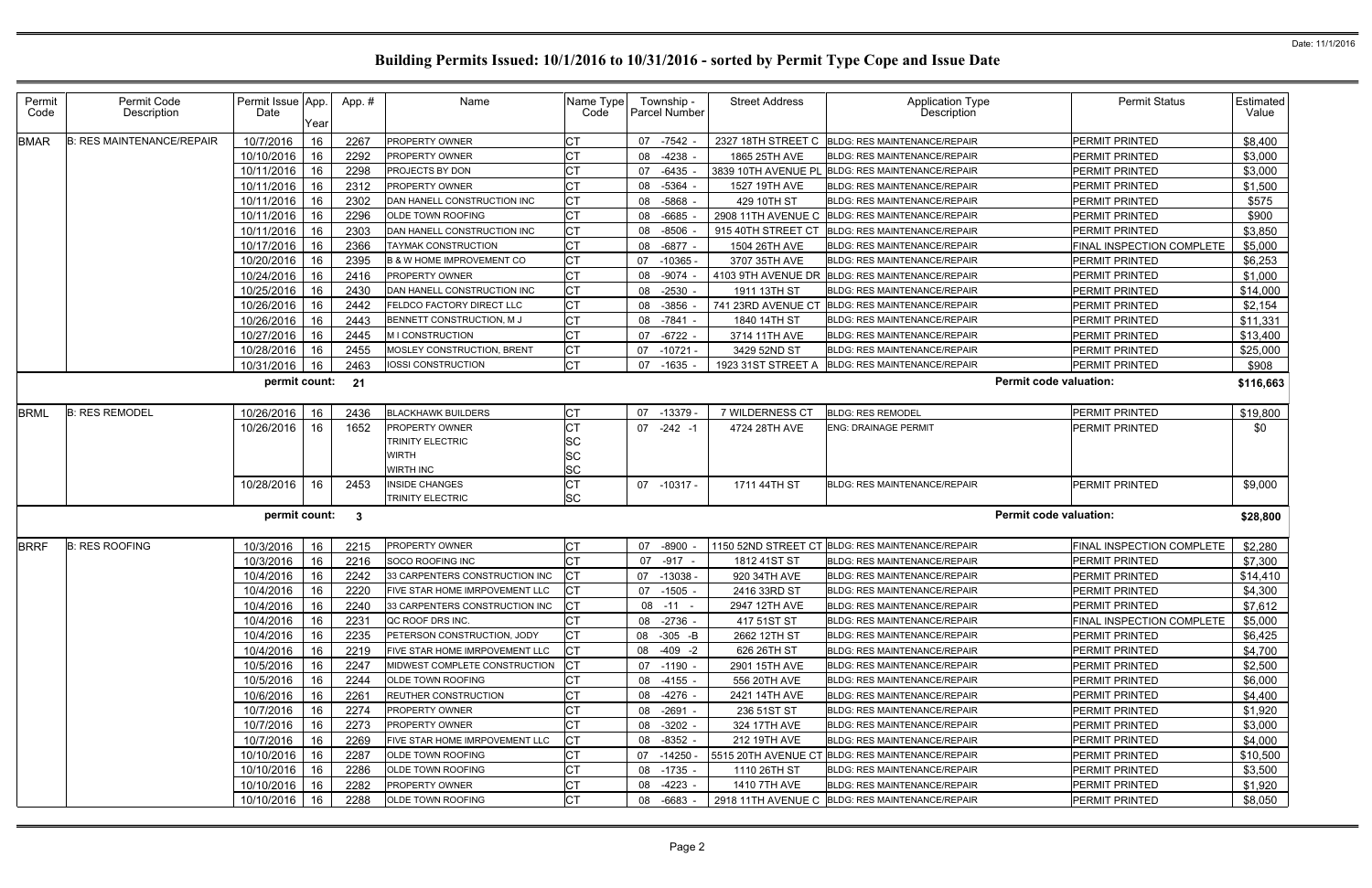| Permit<br>Code | Permit Code<br>Description | Permit Issue App.<br>Date<br>Year | App.# | Name                                  | Name Type<br>Code | Township -<br><b>Parcel Number</b> | <b>Street Address</b>        | <b>Application Type</b><br>Description                          | <b>Permit Status</b>          | Estimated  <br>Value |
|----------------|----------------------------|-----------------------------------|-------|---------------------------------------|-------------------|------------------------------------|------------------------------|-----------------------------------------------------------------|-------------------------------|----------------------|
| <b>BRRF</b>    | <b>B: RES ROOFING</b>      | 10/10/2016<br>16                  | 2279  | <b>BATES ROOFING</b>                  |                   | 08 -6740 -                         | 1844 24TH AVE                | <b>BLDG: RES MAINTENANCE/REPAIR</b>                             | <b>PERMIT PRINTED</b>         | \$3,900              |
|                |                            | 10/10/2016<br>16                  | 2284  | WIRTALA CONSTRUCTION INC, PAUL        | СT                | 08 -6800                           | 1729 12TH ST                 | <b>BLDG: RES MAINTENANCE/REPAIR</b>                             | <b>PERMIT PRINTED</b>         | \$9,000              |
|                |                            | 10/10/2016<br>16                  | 2280  | CALDERON'S CONSTRUCTION OF RI         | СT                | 08 -901 -                          | <b>126 5TH AVE</b>           | <b>BLDG: RES MAINTENANCE/REPAIR</b>                             | <b>PERMIT PRINTED</b>         | \$4,250              |
|                |                            | 10/11/2016<br>16                  | 2304  | A-1 CONSTRUCTION & RESTORATION        |                   | 07 -7813                           | 3507 15TH STREET A           | <b>BLDG: RES MAINTENANCE/REPAIR</b>                             | <b>PERMIT PRINTED</b>         | \$5,950              |
|                |                            | 10/11/2016<br>16                  | 2299  | CALDERON'S CONSTRUCTION OF RI         |                   | 08 - 397 - B                       | 1628 9TH AVE                 | <b>BLDG: RES MAINTENANCE/REPAIR</b>                             | PERMIT PRINTED                | \$5,000              |
|                |                            | 10/11/2016<br>16                  | 2301  | CALDERON'S CONSTRUCTION OF RI         |                   | 08 -7766 -                         | 525 25TH AVE                 | BLDG: RES MAINTENANCE/REPAIR                                    | PERMIT PRINTED                | \$5,500              |
|                |                            | 10/11/2016<br>16                  | 2300  | CALDERON'S CONSTRUCTION OF RI         | СT                | 08 -7777 -                         | 520 25TH AVE                 | <b>BLDG: RES MAINTENANCE/REPAIR</b>                             | <b>PERMIT PRINTED</b>         | \$4,200              |
|                |                            | 10/11/2016<br>-16                 | 2293  | ADVANCED CONST & IMPROVEMENT          |                   | 08 -9082 -                         | 3200 9TH ST                  | <b>BLDG: RES MAINTENANCE/REPAIR</b>                             | PERMIT PRINTED                | \$5,000              |
|                |                            | 10/12/2016<br>16                  | 2324  | JANSEN ROOFING & REPAIR               | <b>CT</b>         | 07<br>-11537                       |                              | 1914 47TH STREET CT BLDG: RES MAINTENANCE/REPAIR                | <b>PERMIT PRINTED</b>         | \$6,974              |
|                |                            | 16<br>10/12/2016                  | 2326  | QUALITY CONTROL RESTORATION           | СT                | 07<br>-12646 -                     | 3618 75TH ST                 | <b>BLDG: RES MAINTENANCE/REPAIR</b>                             | PERMIT PRINTED                | \$25,000             |
|                |                            | 10/12/2016<br>16                  | 2329  | <b>PROPERTY OWNER</b>                 | СT                | 07<br>$-12810$                     | 2923 27TH AVENUE A           | BLDG: RES MAINTENANCE/REPAIR                                    | <b>PERMIT PRINTED</b>         | \$5,400              |
|                |                            | 10/12/2016<br>16                  | 2325  | QUALITY CONTROL RESTORATION           | <b>CT</b>         | $-14662$<br>07                     |                              | 3653 70TH STREET CT BLDG: RES MAINTENANCE/REPAIR                | <b>PERMIT PRINTED</b>         | \$27,000             |
|                |                            | 10/12/2016<br>-16                 | 2318  | OLDE TOWN ROOFING                     | СT                | 08 -4030 -                         | 257 44TH ST                  | <b>BLDG: RES MAINTENANCE/REPAIR</b>                             | PERMIT PRINTED                | \$3,500              |
|                |                            | 10/12/2016<br>16                  | 2328  | <b>CREW ROOFING</b>                   | СT                | $-6249$ -<br>08                    | 447 45TH ST                  | <b>BLDG: RES MAINTENANCE/REPAIR</b>                             | FINAL INSPECTION COMPLETE     | \$1,800              |
|                |                            | 10/12/2016<br>16                  | 2317  | <b>OLDE TOWN ROOFING</b>              |                   | 08 -7097 -                         | 1838 9TH ST                  | <b>BLDG: RES MAINTENANCE/REPAIR</b>                             | PERMIT PRINTED                | \$3,000              |
|                |                            | 10/13/2016<br>16                  | 2334  | OLDE TOWN ROOFING                     | СT                | 07 -1806 -                         | 1611 34TH ST                 | BLDG: RES MAINTENANCE/REPAIR                                    | PERMIT PRINTED                | \$4,200              |
|                |                            | 10/13/2016<br>16                  | 2333  | <b>BATES ROOFING</b>                  |                   | 07<br>$-6852 -1$                   | 2508 32ND AVENUE CT          | <b>BLDG: RES MAINTENANCE/REPAIR</b>                             | <b>PERMIT PRINTED</b>         | \$8,680              |
|                |                            | 10/13/2016<br>16                  | 2347  | <b>PROPERTY OWNER</b>                 |                   | $-321 - 40$<br>08                  | 2969 8TH ST                  | <b>BLDG: RES MAINTENANCE/REPAIR</b>                             | <b>PERMIT PRINTED</b>         | \$1,900              |
|                |                            | 10/14/2016<br>16                  | 2352  | ADVANCED CONST & IMPROVEMENT          |                   | 08 -2005 -                         | 1815 17TH AVE                | <b>BLDG: RES MAINTENANCE/REPAIR</b>                             | <b>PERMIT PRINTED</b>         | \$8,000              |
|                |                            | 10/17/2016<br>16                  | 2368  | A+ ROOFING & SIDING CO. FORMER        |                   | 07 -12995                          | 2912 28TH AVENUE A           | BLDG: RES MAINTENANCE/REPAIR                                    | <b>PERMIT PRINTED</b>         | \$10,500             |
|                |                            | 10/17/2016<br>16                  | 2365  | CALDERON'S CONSTRUCTION OF RI         | СT                | 07 -7653                           | 2 AVENUE OF THE CITI         | <b>BLDG: RES MAINTENANCE/REPAIR</b>                             | <b>PERMIT PRINTED</b>         | \$5,000              |
|                |                            | 10/17/2016<br>16                  | 2372  | <b>REUTHER CONSTRUCTION</b>           | СT                | 08 -608                            | 915 54TH STREET B            | <b>BLDG: RES MAINTENANCE/REPAIR</b>                             | PERMIT PRINTED                | \$1,200              |
|                |                            | 10/17/2016<br>16                  | 2378  | PROPERTY OWNER                        |                   | -6746 -1<br>08                     | 1800 24TH AVE                | BLDG: RES MAINTENANCE/REPAIR                                    | PERMIT PRINTED                | \$1,680              |
|                |                            | 10/17/2016<br>16                  | 2361  | PROPERTY OWNER                        |                   | 08 - 6877 -                        | 1504 26TH AVE                | <b>BLDG: RES MAINTENANCE/REPAIR</b>                             | FINAL INSPECTION COMPLETE     | \$240                |
|                |                            | 10/17/2016<br>16                  | 2364  | PROPERTY OWNER                        | СT                | 08 -6996                           | 5124 6TH AVE                 | BLDG: RES MAINTENANCE/REPAIR                                    | PERMIT PRINTED                | \$0                  |
|                |                            | 10/18/2016<br>-16                 | 2380  | <b>PROPERTY OWNER</b>                 | СT                | $08 - 1458$                        | 1025 18TH AVENUE A           | <b>BLDG: RES MAINTENANCE/REPAIR</b>                             | <b>PERMIT PRINTED</b>         | \$240                |
|                |                            | 10/19/2016<br>16                  | 2390  | PETERSON CONSTRUCTION, JODY           | C1                | 08 -5346                           | 838 17TH ST                  | <b>BLDG: RES MAINTENANCE/REPAIR</b>                             | PERMIT PRINTED                | \$12,680             |
|                |                            | 16<br>10/20/2016                  | 2395  | B & W HOME IMPROVEMENT CO             | СT                |                                    |                              | <b>BLDG: RES MAINTENANCE/REPAIR</b>                             |                               | \$6,253              |
|                |                            |                                   |       | <b>GREEN VALLEY CONSTRUCTION INC.</b> |                   | 07<br>$-10365$<br>08 -3151 -A      | 3707 35TH AVE<br>1813 3RD ST | <b>BLDG: RES MAINTENANCE/REPAIR</b>                             | PERMIT PRINTED                |                      |
|                |                            | 10/20/2016<br>16<br>10/24/2016    | 2396  | PETERSON CONSTRUCTION, JODY           | СT                |                                    |                              |                                                                 | PERMIT PRINTED                | \$7,000              |
|                |                            | 16<br>10/24/2016 16               | 2418  |                                       | <b>CT</b>         | 07                                 |                              | -13616 -1 5215 26TH AVENUE A C1BLDG: RES MAINTENANCE/REPAIR     | PERMIT PRINTED                | \$12,925             |
|                |                            |                                   | 2420  | PETERSON CONSTRUCTION, JODY           |                   |                                    |                              | 07 -13616 -18 5239 26TH AVENUE A C1BLDG: RES MAINTENANCE/REPAIR | PERMIT PRINTED                | \$2,475              |
|                |                            | 10/24/2016<br>16                  | 2419  | <b>PETERSON CONSTRUCTION, JODY</b>    | СT                | 07<br>-13616 -7                    |                              | 5201 26TH AVENUE A C1BLDG: RES MAINTENANCE/REPAIR               | <b>PERMIT PRINTED</b>         | \$13,340             |
|                |                            | 10/24/2016<br>-16                 | 2414  | <b>BATES ROOFING</b>                  | СT                | 07 -6846 -                         |                              | 2513 32ND AVENUE CT BLDG: RES MAINTENANCE/REPAIR                | <b>PERMIT PRINTED</b>         | \$9,920              |
|                |                            | 10/24/2016<br>16                  | 2415  | SUMMY CONTRACTING CORP, JW            | <b>CT</b>         | 08 -6817 -28                       | 2307 9TH AVE                 | <b>BLDG: RES MAINTENANCE/REPAIR</b>                             | <b>PERMIT PRINTED</b>         | \$7,500              |
|                |                            | 10/24/2016   16                   | 2428  | <b>PROPERTY OWNER</b>                 | <b>CT</b>         | 08 -717 -                          | 1165 25TH ST                 | <b>BLDG: RES MAINTENANCE/REPAIR</b>                             | <b>PERMIT PRINTED</b>         | \$2,565              |
|                |                            | 10/24/2016<br>-16                 | 2416  | <b>PROPERTY OWNER</b>                 | СT                | 08 - 9074                          |                              | 4103 9TH AVENUE DR BLDG: RES MAINTENANCE/REPAIR                 | <b>PERMIT PRINTED</b>         | \$1,000              |
|                |                            | 10/26/2016<br>-16                 | 2441  | QC ROOF DRS INC.                      |                   | 08 -4280 -                         | 2405 14TH AVE                | <b>BLDG: RES MAINTENANCE/REPAIR</b>                             | <b>PERMIT PRINTED</b>         | \$6,000              |
|                |                            | 10/28/2016<br>16                  | 2460  | <b>PROPERTY OWNER</b>                 |                   | 07 -9504 -                         | 3426 49TH ST                 | BLDG: RES MAINTENANCE/REPAIR                                    | <b>PERMIT PRINTED</b>         | \$2,400              |
|                |                            | 10/31/2016<br>16                  | 2462  | <b>VERN'S HOME IMPROVEMENT</b>        | СT                | 07 -14428                          | 1813 27TH AVENUE PL          | <b>BLDG: RES MAINTENANCE/REPAIR</b>                             | PERMIT PRINTED                | \$11,840             |
|                |                            | 10/31/2016<br>-16                 | 2464  | QC ROOF DRS INC.                      | СT                | 08 -2625 -1                        | 2426 4TH AVE                 | <b>BLDG: RES MAINTENANCE/REPAIR</b>                             | <b>PERMIT PRINTED</b>         | \$3,000              |
|                |                            | 10/31/2016<br>16                  | 2437  | <b>VERN'S HOME IMPROVEMENT</b>        | СT                | 08 -6258 -                         | 435 46TH ST                  | <b>BLDG: RES MAINTENANCE/REPAIR</b>                             | PERMIT PRINTED                | \$8,400              |
|                |                            | permit count:                     | 59    |                                       |                   |                                    |                              |                                                                 | <b>Permit code valuation:</b> | \$362,229            |
| <b>BRSD</b>    | <b>B: RES SIDING</b>       | 10/3/2016<br>16                   | 2217  | FIRST FINANCIAL GROUP LC              | <b>CT</b>         | 07 -6575 -                         | 1301 37TH ST                 | BLDG: RES MAINTENANCE/REPAIR                                    | PERMIT PRINTED                | \$3,000              |
|                |                            |                                   |       |                                       |                   |                                    |                              |                                                                 |                               |                      |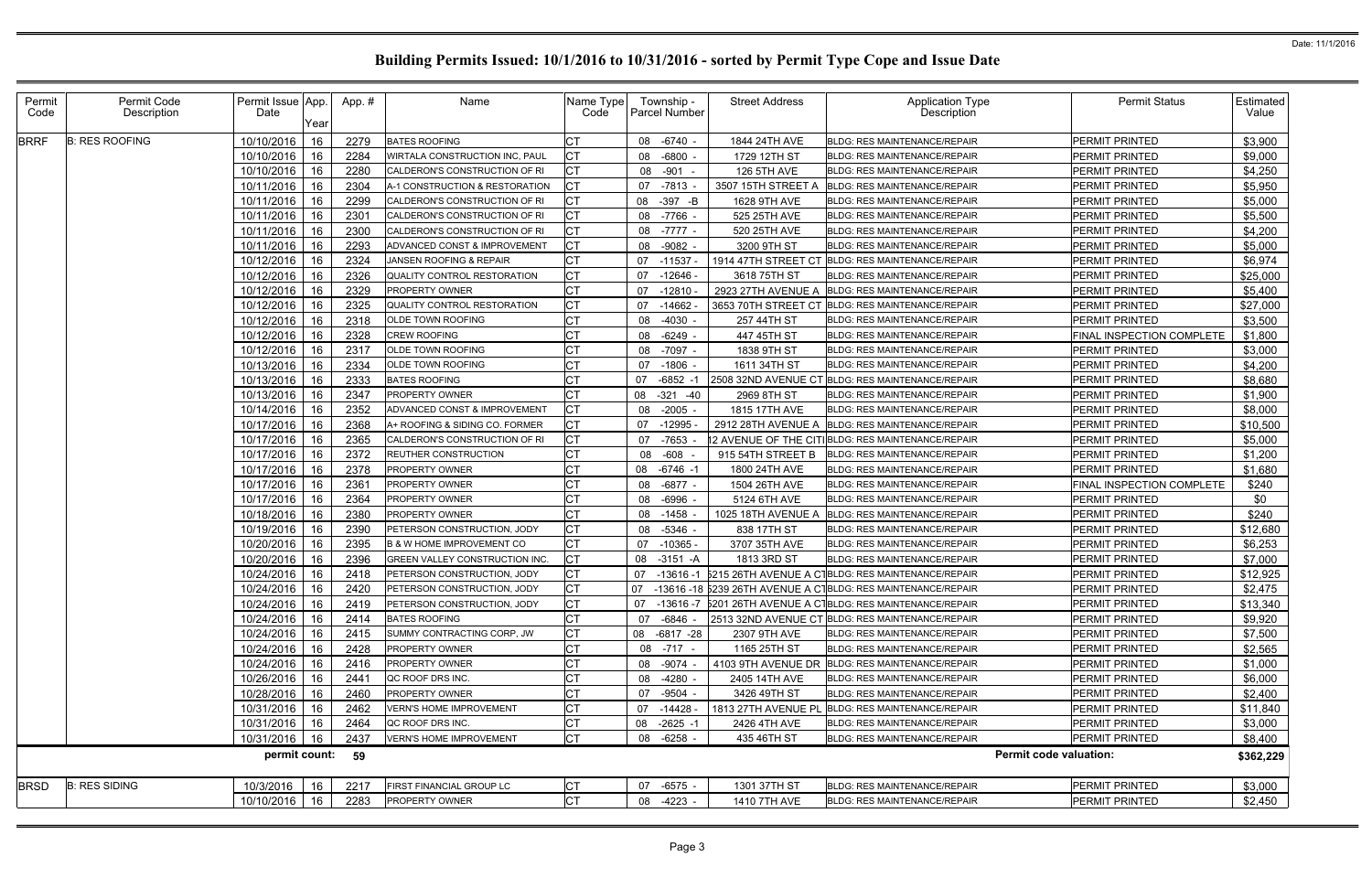| Permit<br>Code   | Permit Code<br>Description        | Permit Issue App.<br>Date | Year | App.#                   | Name                                  | Name Type<br>Code | Township -<br><b>Parcel Number</b> | <b>Street Address</b> | <b>Application Type</b><br><b>Description</b>     | <b>Permit Status</b>          | Estimated<br>Value |
|------------------|-----------------------------------|---------------------------|------|-------------------------|---------------------------------------|-------------------|------------------------------------|-----------------------|---------------------------------------------------|-------------------------------|--------------------|
| <b>BRSD</b>      | <b>B: RES SIDING</b>              | 10/10/2016                | 16   | 2291                    | <b>JUAN ORTIZ</b>                     | <b>CT</b>         | 08 -6379                           | 725 25TH ST           | <b>BLDG: RES MAINTENANCE/REPAIR</b>               | <b>PERMIT PRINTED</b>         | \$7,200            |
|                  |                                   | 10/12/2016                | 16   | 2326                    | QUALITY CONTROL RESTORATION           | <b>CT</b>         | 07 -12646 -                        | 3618 75TH ST          | <b>BLDG: RES MAINTENANCE/REPAIR</b>               | PERMIT PRINTED                | \$25,000           |
|                  |                                   | 10/12/2016                | 16   | 2322                    | DAN HANELL CONSTRUCTION INC           | <b>CT</b>         | 08 -7633 -                         | 1307 29TH AVE         | <b>BLDG: RES MAINTENANCE/REPAIR</b>               | <b>PERMIT PRINTED</b>         | \$3,485            |
|                  |                                   | 10/14/2016                | 16   | 2351                    | ADVANCED CONST & IMPROVEMENT          | <b>CT</b>         | $-6863 -$<br>07                    | 3008 26TH ST          | <b>BLDG: RES MAINTENANCE/REPAIR</b>               | PERMIT PRINTED                | \$8,862            |
|                  |                                   | 10/14/2016                | 16   | 2352                    | ADVANCED CONST & IMPROVEMENT          | <b>CT</b>         | 08 -2005 -                         | 1815 17TH AVE         | BLDG: RES MAINTENANCE/REPAIR                      | <b>PERMIT PRINTED</b>         | \$8,000            |
|                  |                                   | 10/17/2016                | 16   | 2374                    | CHAVEZ CONST. INC.                    | <b>CT</b>         | 07 -7653                           |                       | 12 AVENUE OF THE CITIBLDG: RES MAINTENANCE/REPAIR | PERMIT PRINTED                | \$6,000            |
|                  |                                   | 10/17/2016                | 16   | 2376                    | CHAVEZ CONST. INC.                    | <b>CT</b>         | 08 -1108 -                         | 433 23RD AVE          | <b>BLDG: RES MAINTENANCE/REPAIR</b>               | <b>PERMIT PRINTED</b>         | \$5,000            |
|                  |                                   | 10/17/2016                | 16   | 2375                    | CHAVEZ CONST. INC.                    | <b>CT</b>         | 08 -4781                           | 1208 13TH ST          | <b>BLDG: RES MAINTENANCE/REPAIR</b>               | <b>PERMIT PRINTED</b>         | \$8,000            |
|                  |                                   | 10/17/2016                | 16   | 2379                    | A & J CONSTRUCTION                    | СT                | 08 -4857 -                         | 1217 9TH ST           | BLDG: RES MAINTENANCE/REPAIR                      | PERMIT PRINTED                | \$4,200            |
|                  |                                   | 10/17/2016                | 16   | 2377                    | CHAVEZ CONST. INC.                    | <b>CT</b>         | 08 -5830                           | 1005 4TH AVE          | <b>BLDG: RES MAINTENANCE/REPAIR</b>               | <b>PERMIT PRINTED</b>         | \$7,000            |
|                  |                                   | 10/17/2016                | 16   | 2369                    | DAN HANELL CONSTRUCTION INC           | <b>CT</b>         | 08<br>-782 -                       | 1168 22ND ST          | BLDG: RES MAINTENANCE/REPAIR                      | PERMIT PRINTED                | \$13,143           |
|                  |                                   | 10/20/2016                | 16   | 2395                    | <b>B &amp; W HOME IMPROVEMENT CO</b>  | <b>CT</b>         | 07 -10365 -                        | 3707 35TH AVE         | <b>BLDG: RES MAINTENANCE/REPAIR</b>               | <b>PERMIT PRINTED</b>         | \$6,253            |
|                  |                                   | 10/24/2016                | 16   | 2412                    | <b>PROPERTY OWNER</b>                 | <b>CT</b>         | 08 -1268 -                         | 1520 7TH AVE          | <b>BLDG: RES MAINTENANCE/REPAIR</b>               | <b>PERMIT PRINTED</b>         | \$1,100            |
|                  |                                   | 10/24/2016                | 16   | 2413                    | <b>PROPERTY OWNER</b>                 | <b>CT</b>         | 08 -2511 -                         | 436 4TH AVE           | BLDG: RES MAINTENANCE/REPAIR                      | <b>PERMIT PRINTED</b>         | \$2,100            |
|                  |                                   | 10/24/2016                | 16   | 2426                    | BEST IMPROVEMENT COMPANY, INC         | <b>CT</b>         | 08 -7455 -                         | 2022 12TH ST          | BLDG: RES MAINTENANCE/REPAIR                      | PERMIT PRINTED                | \$8,350            |
|                  |                                   | 10/24/2016                | 16   | 2416                    | <b>PROPERTY OWNER</b>                 | СT                | 08 -9074 -                         | 4103 9TH AVENUE DR    | <b>BLDG: RES MAINTENANCE/REPAIR</b>               | <b>PERMIT PRINTED</b>         | \$1,000            |
|                  |                                   | 10/27/2016                | 16   | 2445                    | M I CONSTRUCTION                      | Iст               | $-6722 -$<br>07                    | 3714 11TH AVE         | BLDG: RES MAINTENANCE/REPAIR                      | <b>PERMIT PRINTED</b>         | \$13,400           |
|                  |                                   | permit count:             |      | 19                      |                                       |                   |                                    |                       |                                                   | <b>Permit code valuation:</b> | \$133,543          |
| <b>BSHD</b>      | B: RES SHED/ACCESSORY BLDG        | 10/13/2016                | 16   | 2348                    | WOOD HOME RENOVATIONS                 | <b>CT</b>         | 07 -11859 -                        | 3004 36TH ST          | <b>BLDG: STORAGE SHED</b>                         | <b>PERMIT PRINTED</b>         | \$10,000           |
|                  |                                   | permit count:             |      | $\overline{1}$          |                                       |                   |                                    |                       |                                                   | <b>Permit code valuation:</b> | \$10,000           |
| <b>BSMT</b>      | <b>B: RES BASEMENT WATERPROOF</b> | 10/3/2016                 | 16   | 2214                    | ABSOLUTELY DRY BASEMENT WATERP CT     |                   | 08 -7624                           | 1409 29TH AVE         | <b>BLDG: RES MAINTENANCE/REPAIR</b>               | <b>PERMIT PRINTED</b>         | \$5,000            |
|                  |                                   | 10/12/2016                | 16   | 2331                    | MIDWEST RECONSTRUCTION CO             | <b>CT</b>         | 08 -8642 -                         | 2960 8TH ST           | <b>BLDG: RES MAINTENANCE/REPAIR</b>               | <b>PERMIT PRINTED</b>         | \$9,915            |
|                  |                                   | 10/24/2016                | 16   | 2422                    | SLAB MASTERS INC. DBA HELITECH        | <b>CT</b>         | $-7916 -$<br>07                    | 3215 15TH AVE         | <b>BLDG: RES MAINTENANCE/REPAIR</b>               | <b>PERMIT PRINTED</b>         | \$5,000            |
|                  |                                   | 10/25/2016                | 16   | 2434                    | MIDWEST RECONSTRUCTION CO             | <b>CT</b>         | 07 -12160 -                        | 3511 39TH ST          | <b>BLDG: RES MAINTENANCE/REPAIR</b>               | PERMIT PRINTED                | \$3,361            |
|                  |                                   | 10/25/2016                | 16   | 2435                    | MIDWEST RECONSTRUCTION CO             | <b>ICT</b>        | 08 -8758 -                         | 3222 9TH ST           | BLDG: RES MAINTENANCE/REPAIR                      | <b>PERMIT PRINTED</b>         | \$7,995            |
|                  |                                   | permit count:             |      | -5                      |                                       |                   |                                    |                       |                                                   | <b>Permit code valuation:</b> | \$31,271           |
| <b>BSPK</b>      | <b>B: COML SPRINKLER SYSTEM</b>   | 10/31/2016 16             |      | 1924                    | KONRAD CUSTOM HOMES INC               | <b>CT</b>         | 07 -15062 -                        | 6400 44TH AVE         | <b>BLDG: COML ADDITION</b>                        | <b>PERMIT PRINTED</b>         | \$405,000          |
|                  |                                   |                           |      |                         | <b>FIRELINE SPRINKLER CORPORATION</b> | <b>SC</b>         |                                    |                       |                                                   |                               |                    |
|                  |                                   |                           |      |                         | TRI-CITY ELECTRIC COMPANY             | <b>SC</b>         |                                    |                       |                                                   |                               |                    |
|                  |                                   | permit count: 1           |      |                         |                                       |                   |                                    |                       |                                                   | <b>Permit code valuation:</b> | \$405,000          |
| <b>BSTP</b>      | <b>B: STEPS</b>                   | 10/19/2016                | 16   | 2386                    | VANBELLE INVESTMENT PROPERTIES        | <b>ICT</b>        | 08 -4574 -                         | 810 20TH AVE          | <b>BLDG: RES MAINTENANCE/REPAIR</b>               | PERMIT PRINTED                | \$1,500            |
|                  |                                   | permit count:             |      | $\overline{\mathbf{1}}$ |                                       |                   |                                    |                       |                                                   | <b>Permit code valuation:</b> | \$1,500            |
| DRN <sub>1</sub> | <b>ENG: CLASS 1 DRAINAGE</b>      | 10/4/2016                 | 16   | 2241                    | NEW CONCRETE CONSTRUCTION             | <b>CT</b>         | 08 -193 -B                         | 1528 1ST ST           | <b>BLDG: RES MAINTENANCE/REPAIR</b>               | FINAL INSPECTION COMPLETE     | \$0                |
|                  |                                   | 10/10/2016                | 16   | 2281                    | <b>KLARKOWSKI CONSTRUCTION</b>        | <b>CT</b>         | 08 -1736 -                         | 1106 26TH ST          | <b>ENG: DRAINAGE PERMIT</b>                       | FINAL INSPECTION COMPLETE     | \$0                |
|                  |                                   | 10/13/2016                | 16   | 2349                    | CENTER POINT CONSTRUCTION SERV        | <b>ICT</b>        | 07 -577 -3                         | 1735 36TH ST          | <b>BLDG: RES DRIVEWAY</b>                         | FINAL INSPECTION COMPLETE     | \$0                |
|                  |                                   | 10/13/2016                | 16   | 2332                    | MILLER CLASSIC CARPET CARE            | <b>CT</b>         | 08 -2504 -                         | 435 4TH AVE           | <b>WRECK: GARAGE/CARPORT</b>                      | FINAL INSPECTION COMPLETE     | \$0                |
|                  |                                   | 10/14/2016                | 16   | 2350                    | EVANS CONCRETE AND EXCAVCTING,        |                   | 07 -8247 -                         | 1921 45TH ST          | <b>BLDG: RES DRIVEWAY</b>                         | FINAL INSPECTION COMPLETE     | \$0                |
|                  |                                   | 10/24/2016                | 16   | 2417                    | NEW CONCRETE CONSTRUCTION             | СT                | 07 -7800                           | 3406 15TH STREET A    | <b>ENG: DRAINAGE PERMIT</b>                       | PERMIT PRINTED                | \$0                |
|                  |                                   | 10/24/2016                | 16   | 2411                    | EVANS CONCRETE AND EXCAVCTING,        | <b>ICT</b>        | 08 -486 -                          | 934 41ST ST           | <b>BLDG: RES DRIVEWAY</b>                         | PERMIT PRINTED                | \$0                |
|                  |                                   |                           |      |                         |                                       |                   |                                    |                       |                                                   |                               |                    |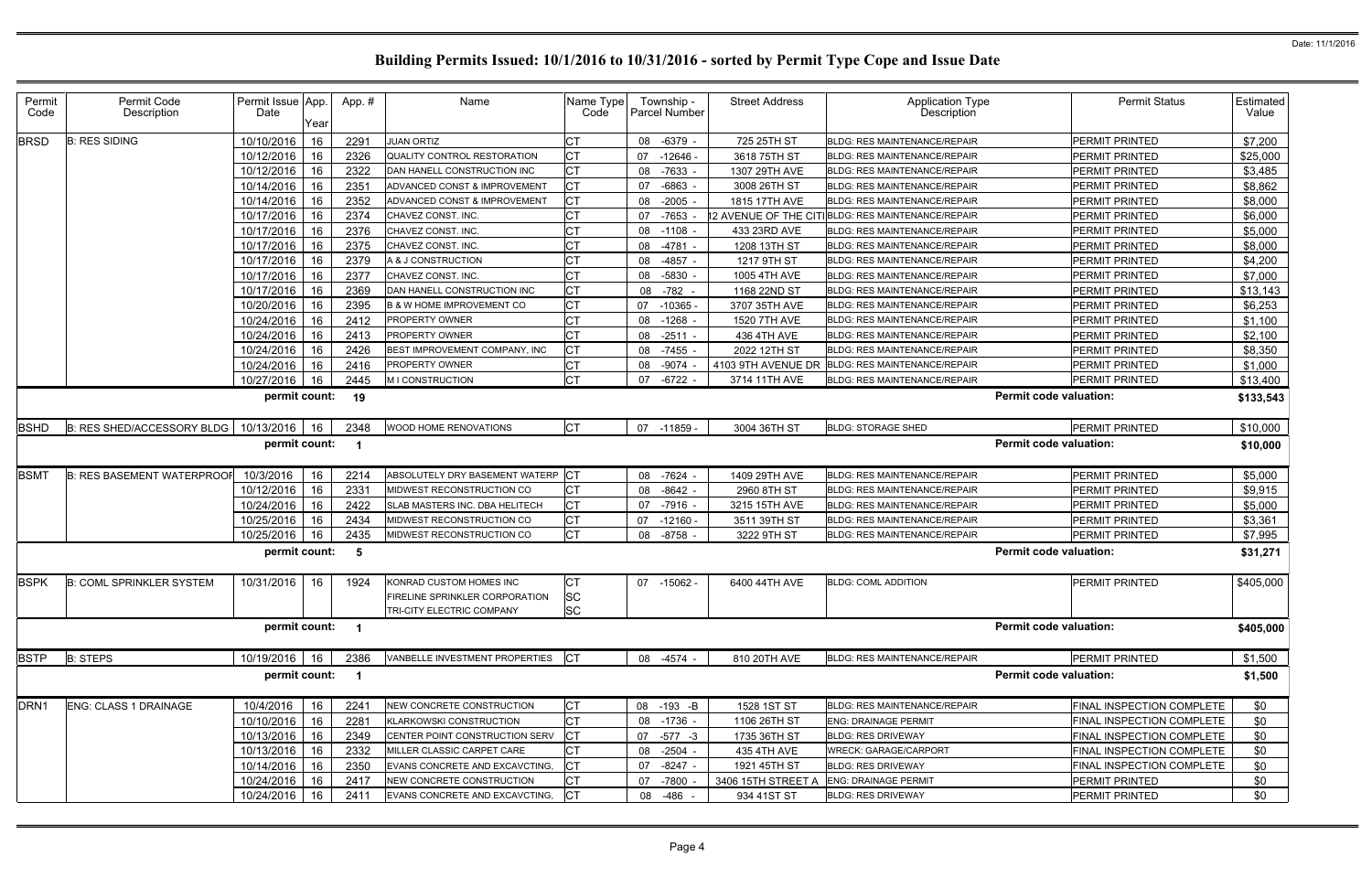| Permit<br>Code   | Permit Code<br>Description | Permit Issue App.<br>Date | Year | App.#          | Name                                                       | Name Type<br>Code       | Township -<br><b>Parcel Number</b> | <b>Street Address</b>                              | <b>Application Type</b><br>Description            | <b>Permit Status</b>             | Estimated<br>Value |
|------------------|----------------------------|---------------------------|------|----------------|------------------------------------------------------------|-------------------------|------------------------------------|----------------------------------------------------|---------------------------------------------------|----------------------------------|--------------------|
| DRN1             | ENG: CLASS 1 DRAINAGE      | 10/25/2016                | 16   | 2431           | <b>NEXTGEN EXTERIORS LLC</b>                               | <b>CT</b>               | 12 -1678 -                         |                                                    | 2721 69TH AVENUE CT BLDG: COML MAINTENANCE/REPAIR | <b>PERMIT PRINTED</b>            | \$182,500          |
|                  |                            | 10/28/2016                | 16   | 2452           | <b>CROSS CONCRETE CONSTRUCTION</b>                         | <b>CT</b>               | $-12738$<br>07                     |                                                    | 1703 54TH STREET CT BLDG: RES DRIVEWAY & SIDEWALK | <b>PERMIT PRINTED</b>            | \$0                |
|                  |                            | 10/31/2016                | 16   | 2470           | CCS CONCRETE SERVICE                                       | <b>CT</b>               | 07<br>$-10609$                     | 4428 51ST ST                                       | BLDG: RES DRIVEWAY & SIDEWALK                     | PERMIT PRINTED                   | \$0                |
|                  |                            | permit count: 10          |      |                |                                                            |                         |                                    |                                                    |                                                   | <b>Permit code valuation:</b>    | \$182,500          |
| DRN <sub>2</sub> | ENG: CLASS 2 DRAINAGE      | 10/31/2016                | 16   | 2465           | <b>BUILD TO SUIT INC</b>                                   | <b>CT</b>               | 07<br>$-335 -53$                   | 3915 38TH ST                                       | <b>ENG: DRAINAGE PERMIT</b>                       | <b>PERMIT PRINTED</b>            | \$0                |
|                  |                            | permit count:             |      |                |                                                            |                         |                                    |                                                    |                                                   | <b>Permit code valuation:</b>    | \$0                |
| EС               | E: COML ELECTRICAL         | 10/6/2016                 | 16   | 2257           | DAVENPORT ELECTRIC CONTRACT CO CT                          |                         | 9999 -                             | 1045 52ND AVE METER ELEC: SERVICE                  |                                                   | PERMIT PRINTED                   | \$0                |
|                  |                            | 10/6/2016                 | 16   | 2256           | DAVENPORT ELECTRIC CONTRACT CO                             |                         | 9999 -                             | 4210 7TH ST METER                                  | ELEC: SERVICE                                     | PERMIT PRINTED                   | \$0                |
|                  |                            | 10/6/2016                 | 16   | 2255           | DAVENPORT ELECTRIC CONTRACT CO CT                          |                         | 9999 -                             | 5110 7TH ST METER ELEC: SERVICE                    |                                                   | <b>PERMIT PRINTED</b>            | \$0                |
|                  |                            | 10/6/2016                 | 16   | 2254           | DAVENPORT ELECTRIC CONTRACT CO CT                          |                         | 99999                              | 1249 52ND AVE METER ELEC: SERVICE                  |                                                   | <b>PERMIT PRINTED</b>            | \$0                |
|                  |                            | 10/6/2016                 | 16   | 2253           | DAVENPORT ELECTRIC CONTRACT CO CT                          |                         |                                    | 9999 -99999 -999 1577 52ND AVE METER ELEC: SERVICE |                                                   | PERMIT PRINTED                   | \$0                |
|                  |                            | 10/10/2016                | 16   | 1923           | <b>GENESEO COMMUNICATIONS</b><br><b>WRIGHT ELECTRIC</b>    | <b>CT</b><br><b>SC</b>  | 07 -8599 -                         | 3638 22ND AVE                                      | BLDG: COML MAINTENANCE/REPAIR                     | <b>PERMIT PRINTED</b>            | \$50,000           |
|                  |                            | 10/10/2016                | 16   | 2277           | TRI-CITY ELECTRIC COMPANY                                  | <b>CT</b>               | 08<br>$-6045$ -                    | 3003 PARK 16TH ST                                  | <b>ELEC: COMMERCIAL, NEW</b>                      | PERMIT PRINTED                   | \$0                |
|                  |                            | 10/17/2016                | 16   | 2371           | TRI-CITY ELECTRIC COMPANY                                  | <b>CT</b>               | $-14041$<br>07                     |                                                    | 612 VALLEY VIEW DR ELEC: COMMERCIAL, NEW          | PERMIT PRINTED                   | \$0                |
|                  |                            | 10/31/2016                | 16   | 1924           | KONRAD CUSTOM HOMES INC<br>FIRELINE SPRINKLER CORPORATION  | <b>CT</b><br><b>SC</b>  | 07 -15062 -                        | 6400 44TH AVE                                      | <b>BLDG: COML ADDITION</b>                        | <b>PERMIT PRINTED</b>            | \$405,000          |
|                  |                            |                           |      |                | TRI-CITY ELECTRIC COMPANY                                  | <b>SC</b>               |                                    |                                                    |                                                   |                                  |                    |
|                  |                            | permit count:             |      | - 9            |                                                            |                         |                                    |                                                    |                                                   | <b>Permit code valuation:</b>    | \$455,000          |
| ENA              | <b>B: RES SIDEWALK</b>     | 10/19/2016                | 16   | 2382           | LAUD. WALTER D                                             | <b>CT</b>               | 07<br>-9527 -                      | 3513 49TH ST                                       | <b>BLDG: RES DRIVEWAY</b>                         | <b>PERMIT PRINTED</b>            | \$0                |
|                  |                            | 10/28/2016                | 16   | 2452           | CROSS CONCRETE CONSTRUCTION                                | Iст                     | 07<br>$-12738 -$                   |                                                    | 1703 54TH STREET CT BLDG: RES DRIVEWAY & SIDEWALK | PERMIT PRINTED                   | \$0                |
|                  |                            | permit count:             |      | $\overline{2}$ |                                                            |                         |                                    |                                                    |                                                   | <b>Permit code valuation:</b>    | \$0                |
| ENB              | <b>B: RES DRIVEWAY</b>     | 10/4/2016                 | 16   | 757            | DAVE PROCHASKA CONST.<br>WATSON PLUMBING AND MECHANICAL    | <b>CT</b><br><b>ISC</b> | 07 -14811 -                        | 7326 35TH AVE                                      | BLDG:RES/NEW, SINGLE FAMILY DETACHED              | FINAL INSPECTION COMPLETE        | \$222,510          |
|                  |                            |                           |      |                | <b>ELITE ELECTRIC</b>                                      | <b>SC</b>               |                                    |                                                    |                                                   |                                  |                    |
|                  |                            |                           |      |                | <b>FIREPLACES PLUS</b>                                     | <b>SC</b>               |                                    |                                                    |                                                   |                                  |                    |
|                  |                            |                           |      |                | <b>KE FLATWORK INC</b>                                     | <b>SC</b>               |                                    |                                                    |                                                   |                                  |                    |
|                  |                            | 10/7/2016                 | 16   | 2268           | TREIBER CONSTRUCTION CO                                    | <b>CT</b>               | 07 -8212 -                         | 5326 28TH AVE                                      | <b>BLDG: RES DRIVEWAY</b>                         | <b>PERMIT PRINTED</b>            | \$0                |
|                  |                            | 10/13/2016                | 16   | 2349           | CENTER POINT CONSTRUCTION SERV                             | Iст                     | 07 -577 -3                         | 1735 36TH ST                                       | <b>BLDG: RES DRIVEWAY</b>                         | PERMIT PRINTED                   | \$0                |
|                  |                            | 10/14/2016                | 16   | 2350           | EVANS CONCRETE AND EXCAVCTING,                             | IСT                     | 07 -8247 -                         | 1921 45TH ST                                       | <b>BLDG: RES DRIVEWAY</b>                         | FINAL INSPECTION COMPLETE        | \$0                |
|                  |                            | 10/19/2016                | 16   | 2385           | VANBELLE INVESTMENT PROPERTIES                             | СT                      | 07<br>$-15035 -$                   | 6100 34TH AVENUE A C1BLDG: RES DRIVEWAY            |                                                   | <b>PERMIT PRINTED</b>            | \$0                |
|                  |                            | 10/19/2016                | 16   | 2382           | LAUD, WALTER D                                             | СT                      | -9527 -<br>07                      | 3513 49TH ST                                       | <b>BLDG: RES DRIVEWAY</b>                         | PERMIT PRINTED                   | \$0                |
|                  |                            | 10/19/2016                | 16   | 2384           | VANBELLE INVESTMENT PROPERTIES                             | IСТ                     | 07 -9784                           | 4513 48TH STREET A                                 | <b>BLDG: RES DRIVEWAY</b>                         | <b>FINAL INSPECTION COMPLETE</b> | \$0                |
|                  |                            | 10/24/2016                | 16   | 2411           | EVANS CONCRETE AND EXCAVCTING,                             | СT                      | 08 -486                            | 934 41ST ST                                        | <b>BLDG: RES DRIVEWAY</b>                         | PERMIT PRINTED                   | \$0                |
|                  |                            | 10/28/2016                | 16   | 2452           | CROSS CONCRETE CONSTRUCTION                                | СT                      | 07<br>-12738 -                     |                                                    | 1703 54TH STREET CT BLDG: RES DRIVEWAY & SIDEWALK | PERMIT PRINTED                   | \$0                |
|                  |                            | 10/31/2016                | 16   | 2470           | CCS CONCRETE SERVICE                                       | Iст                     | 07<br>-10609 -                     | 4428 51ST ST                                       | <b>BLDG: RES DRIVEWAY &amp; SIDEWALK</b>          | <b>PERMIT PRINTED</b>            | \$0                |
|                  |                            | permit count: 10          |      |                |                                                            |                         |                                    |                                                    |                                                   | <b>Permit code valuation:</b>    | \$222,510          |
| ER               | E: RES ELECTRICAL          | 10/3/2016                 | 16   | 2210           | DAVENPORT ELECTRIC CONTRACT CO CT                          |                         | 08 -220 -31                        | 624 33RD AVE                                       | ELEC: REWIRE                                      | PERMIT PRINTED                   | \$0                |
|                  |                            | 10/4/2016                 | 16   | 2167           | CALDERON'S CONSTRUCTION OF RI<br><b>G &amp; A ELECTRIC</b> | CT<br><b>SC</b>         | 08 -1929 -                         | 1852 16TH ST                                       | <b>BLDG: COML MAINTENANCE/REPAIR</b>              | <b>PERMIT PRINTED</b>            | \$1,500            |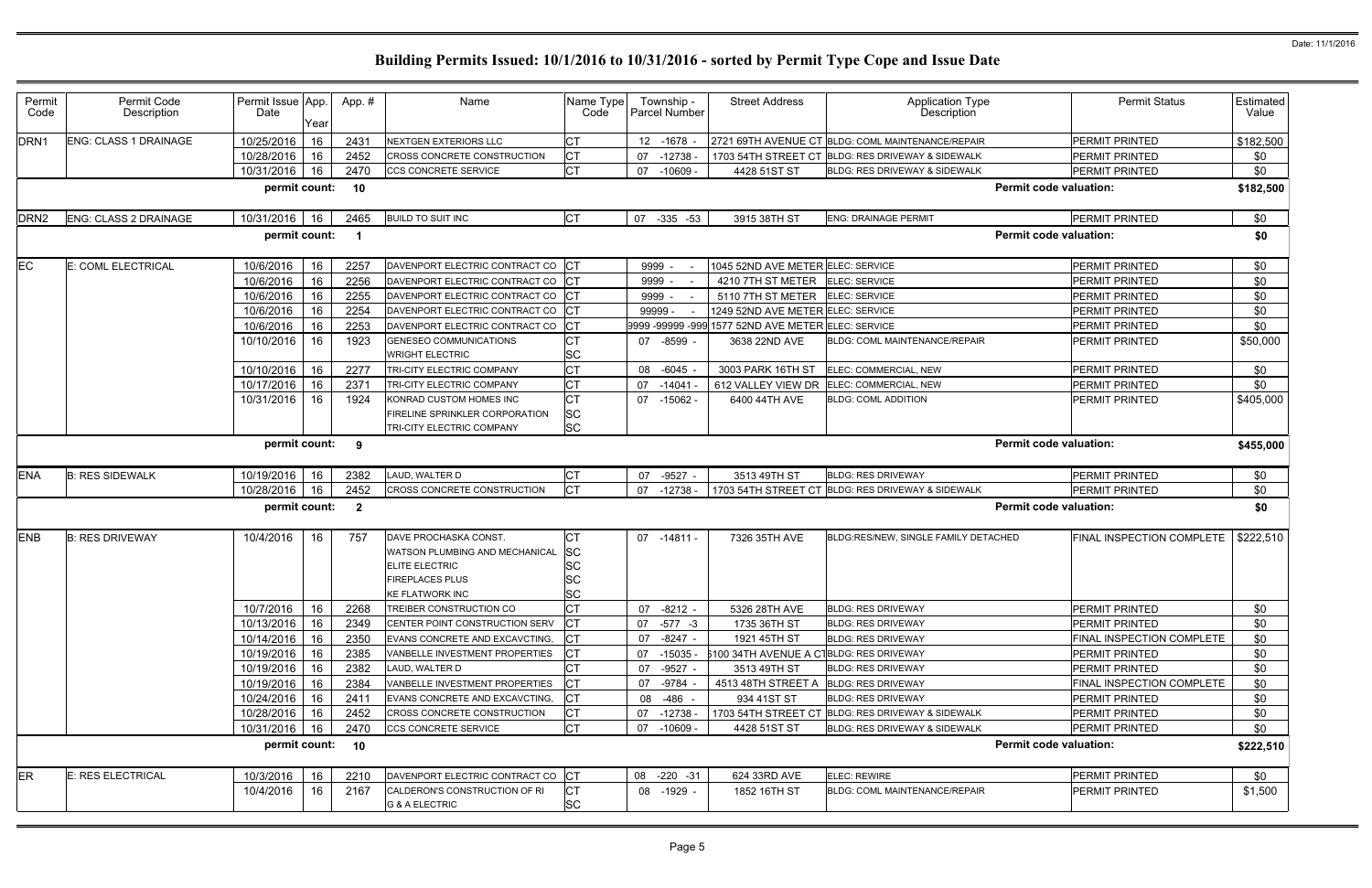| Permit<br>Code | Permit Code<br>Description    | Permit Issue App.<br>Date | Year | App.# | Name                                                                                                                                                         | Name Type<br>Code                  | Township -<br>Parcel Number | <b>Street Address</b>                  | Application Type<br>Description                  | <b>Permit Status</b>                               | Estimated<br>Value |
|----------------|-------------------------------|---------------------------|------|-------|--------------------------------------------------------------------------------------------------------------------------------------------------------------|------------------------------------|-----------------------------|----------------------------------------|--------------------------------------------------|----------------------------------------------------|--------------------|
| ER             | E: RES ELECTRICAL             | 10/4/2016                 | 16   | 2236  | H A ELECTRIC COMPANY                                                                                                                                         | <b>CT</b>                          | 08 -2261 -                  | 1010 41ST ST                           | ELEC: SERVICE                                    | FINAL INSPECTION COMPLETE                          | \$0                |
|                |                               | 10/4/2016                 | 16   | 2228  | PROPERTY OWNER                                                                                                                                               | <b>CT</b>                          | 08<br>$-3880 -2$            | 1313 17TH ST                           | ELEC: WIRING, MISC                               | <b>PERMIT PRINTED</b>                              | \$0                |
|                |                               | 10/4/2016                 | 16   | 2063  | ABC GARAGE.COM INC                                                                                                                                           | <b>CT</b>                          | 08 -6491 -                  | 5422 6TH AVE                           | <b>BLDG: GARAGES/CARPORTS</b>                    | PERMIT PRINTED                                     | \$24,133           |
|                |                               |                           |      |       | TRI-CITY ELECTRIC COMPANY                                                                                                                                    | <b>SC</b>                          |                             |                                        |                                                  |                                                    |                    |
|                |                               | 10/6/2016                 | 16   | 2246  | <b>IRVINE CONSTRUCTION COMPANY</b>                                                                                                                           | <b>CT</b>                          | 07 -5762 -                  |                                        | 1848 25TH AVENUE CT BLDG: RES MAINTENANCE/REPAIR | <b>PERMIT PRINTED</b>                              | \$4,100            |
|                |                               |                           |      |       | MAHIEU ELECTRIC CO INC                                                                                                                                       | <b>SC</b>                          |                             |                                        |                                                  |                                                    |                    |
|                |                               | 10/6/2016                 | 16   | 2266  | MAHIEU ELECTRIC CO INC                                                                                                                                       | <b>CT</b>                          | 08 -6740 -                  | 1844 24TH AVE                          | ELEC: SERVICE                                    | PERMIT PRINTED                                     | \$0                |
|                |                               | 10/10/2016                | 16   | 2276  | PIKUZA ELECTRIC INC                                                                                                                                          | <b>CT</b>                          | 07 -1860 -                  | 1612 31ST STREET A                     | ELEC: SERVICE                                    | PERMIT PRINTED                                     | \$0                |
|                |                               | 10/10/2016                | 16   | 2278  | ELECTRIC DOCTOR SERVICE LLC                                                                                                                                  | <b>CT</b>                          | 08 -1107 -                  | 431 22ND AVE                           | <b>ELEC: SERVICE</b>                             | PERMIT PRINTED                                     | \$0                |
|                |                               | 10/10/2016                | 16   | 1928  | <b>PROPERTY OWNER</b>                                                                                                                                        | <b>CT</b>                          | 08 -3347 -                  | 1719 12TH AVE                          | <b>BLDG: GARAGES/CARPORTS</b>                    | PERMIT PRINTED                                     | \$10,080           |
|                |                               | 10/10/2016                | 16   | 2275  | PROPERTY OWNER                                                                                                                                               | <b>CT</b>                          | $-3801 -$<br>08             | 900 29TH ST                            | ELEC: SERVICE                                    | PERMIT PRINTED                                     | \$0                |
|                |                               | 10/10/2016                | 16   | 1864  | <b>PROPERTY OWNER</b>                                                                                                                                        | <b>CT</b>                          | 08<br>-6645 -               | 2935 11TH AVENUE A                     | <b>ENG: DRAINAGE PERMIT</b>                      | PERMIT PRINTED                                     | \$0                |
|                |                               | 10/11/2016                | 16   | 2295  | THADDEUS H ELECTRIC INC                                                                                                                                      | <b>CT</b>                          | 08<br>-165 -D               | 1924 9TH ST                            | ELEC: SERVICE                                    | FINAL INSPECTION COMPLETE                          | \$0                |
|                |                               | 10/11/2016                | 16   | 2292  | <b>PROPERTY OWNER</b>                                                                                                                                        | <b>CT</b>                          | 08<br>-4238 -               | 1865 25TH AVE                          | <b>BLDG: RES MAINTENANCE/REPAIR</b>              | <b>PERMIT PRINTED</b>                              | \$3,000            |
|                |                               | 10/11/2016                | 16   | 2314  | ADVANTAGE ELCTRL SERVICES INC                                                                                                                                | <b>CT</b>                          | 08 -7531                    | 2103 15TH STREET A                     | <b>ELEC: SERVICE</b>                             | FINAL INSPECTION COMPLETE                          | \$0                |
|                |                               | 10/12/2016                | 16   | 2316  | TRI-CITY ELECTRIC COMPANY                                                                                                                                    | <b>CT</b>                          | 07<br>-11510 -              | 1407 53RD ST                           | ELEC: WIRING, MISC                               | FINAL INSPECTION COMPLETE                          | \$0                |
|                |                               | 10/12/2016                | 16   | 2315  | <b>PROPERTY OWNER</b>                                                                                                                                        | <b>CT</b>                          | 07<br>$-12235 -$            | 3205 30TH STREET CT ELEC: WIRING, MISC |                                                  | PERMIT PRINTED                                     | \$0                |
|                |                               | 10/12/2016                | 16   | 2162  | BLAZE RESTORATION INC                                                                                                                                        | <b>CT</b>                          | 07 -5603 -                  | 2413 44TH ST                           | <b>BLDG: RES MAINTENANCE/REPAIR</b>              | <b>PERMIT PRINTED</b>                              | \$25,200           |
|                |                               |                           |      |       | AMERICAN ELECTRIC INC                                                                                                                                        | SC                                 |                             |                                        |                                                  |                                                    |                    |
|                |                               | 10/12/2016                | 16   | 2330  | AMERICAN ELECTRIC INC                                                                                                                                        | <b>CT</b>                          | 08 -1066 -                  | 2003 5TH ST                            | ELEC: WIRING, MISC                               | FINAL INSPECTION COMPLETE                          | \$0                |
|                |                               | 10/14/2016                | 16   | 2024  | DUST-RY REMODELING INC                                                                                                                                       | C <sub>T</sub>                     | 07 -2238 -                  | 2446 27TH ST                           | <b>BLDG: RES REMODEL</b>                         | <b>PERMIT PRINTED</b>                              | \$240,000          |
|                |                               |                           |      |       | <b>ERICKSON PLUMBING</b><br>JOHNSON ELECTRIC CO, K C                                                                                                         | SC<br><b>SC</b>                    |                             |                                        |                                                  |                                                    |                    |
|                |                               | 10/17/2016                | 16   | 2362  |                                                                                                                                                              | <b>CT</b>                          | 08 -2132 -                  | 415 39TH ST                            | ELEC: SERVICE                                    | FINAL INSPECTION COMPLETE                          | \$0                |
|                |                               | 10/17/2016                | 16   | 2359  | MAHIEU ELECTRIC CO INC<br>L & L ELECTRIC INC                                                                                                                 | <b>CT</b>                          |                             |                                        | <b>ELEC: SERVICE</b>                             |                                                    | \$0                |
|                |                               | 10/17/2016                | 16   | 2363  | MAHIEU ELECTRIC CO INC                                                                                                                                       | <b>CT</b>                          | 08 -7095 -<br>08 -7378 -    | 1828 9TH ST<br>2315 6TH ST             | <b>ELEC: SERVICE</b>                             | <b>PERMIT PRINTED</b><br>FINAL INSPECTION COMPLETE | \$0                |
|                |                               | 10/19/2016                | 16   | 2387  | QUAD CITY ELECTRIC SERVICE                                                                                                                                   | <b>CT</b>                          | 07<br>$-2163 -$             | 2398 27TH ST                           | ELEC: SERVICE                                    | FINAL INSPECTION COMPLETE                          | \$0                |
|                |                               | 10/20/2016                | 16   | 2393  | ELECTRIC DOCTOR SERVICE LLC                                                                                                                                  | <b>CT</b>                          | 08 -5145 -5                 | 5419 6TH AVE                           | ELEC: WIRING, MISC                               | FINAL INSPECTION COMPLETE                          | \$0                |
|                |                               | 10/24/2016                | 16   | 2421  | MAHIEU ELECTRIC CO INC                                                                                                                                       | <b>CT</b>                          | $-2569 -$<br>08             | 1939 11TH ST                           | ELEC: SERVICE                                    | FINAL INSPECTION COMPLETE                          | \$0                |
|                |                               | 10/28/2016                | 16   | 2453  | <b>INSIDE CHANGES</b>                                                                                                                                        | СT                                 | 07 -10317 -                 | 1711 44TH ST                           | <b>BLDG: RES MAINTENANCE/REPAIR</b>              | <b>PERMIT PRINTED</b>                              | \$9,000            |
|                |                               |                           |      |       | TRINITY ELECTRIC                                                                                                                                             | <b>SC</b>                          |                             |                                        |                                                  |                                                    |                    |
|                |                               | permit count: 27          |      |       |                                                                                                                                                              |                                    |                             |                                        |                                                  | <b>Permit code valuation:</b>                      | \$317,013          |
| ERM6           | E: RES ELCT MTR RECNCT (6 MO) | 10/4/2016                 | 16   | 2227  | PROPERTY OWNER                                                                                                                                               | <b>CT</b>                          | 08 -3202 -                  | 324 17TH AVE                           | ELCT: ELCT MTR RECONNCT AFTER 6 MONTHS           | FINAL INSPECTION COMPLETE                          | \$0                |
|                |                               | permit count:             |      | - 1   |                                                                                                                                                              |                                    |                             |                                        |                                                  | <b>Permit code valuation:</b>                      | \$0                |
| EZC            | E: EZ/COML, ELECTRICAL        | 10/4/2016                 | 16   | 2175  | BUSH CONSTRUCTION COMPANY INC.<br>ROCK RIVER ELECTRIC INC<br><b>BUSH CONSTRUCTION COMPANY INC.</b><br>NORTHWEST MECHANICAL<br>BUSH CONSTRUCTION COMPANY INC. | <b>SC</b><br>SC<br><b>SC</b><br>SC | 08 -5430 -                  | 1205 4TH AVE                           | BLDG: COML MAINTENANCE/REPAIR                    | PERMIT PRINTED                                     | #########          |
|                |                               |                           |      |       | <b>NORTHWEST MECHANICAL</b>                                                                                                                                  | <b>SC</b>                          |                             |                                        |                                                  |                                                    |                    |
|                |                               | 10/24/2016                | 16   | 1633  | <b>ESTES CONSTRUCTION</b><br>TRI-CITY ELECTRIC COMPANY                                                                                                       | <b>CT</b><br><b>SC</b>             | 08 -4394 -                  | 909 RIVER DR                           | BLDG: COML MAINTENANCE/REPAIR                    | FINAL INSPECTION COMPLETE   \$307,514              |                    |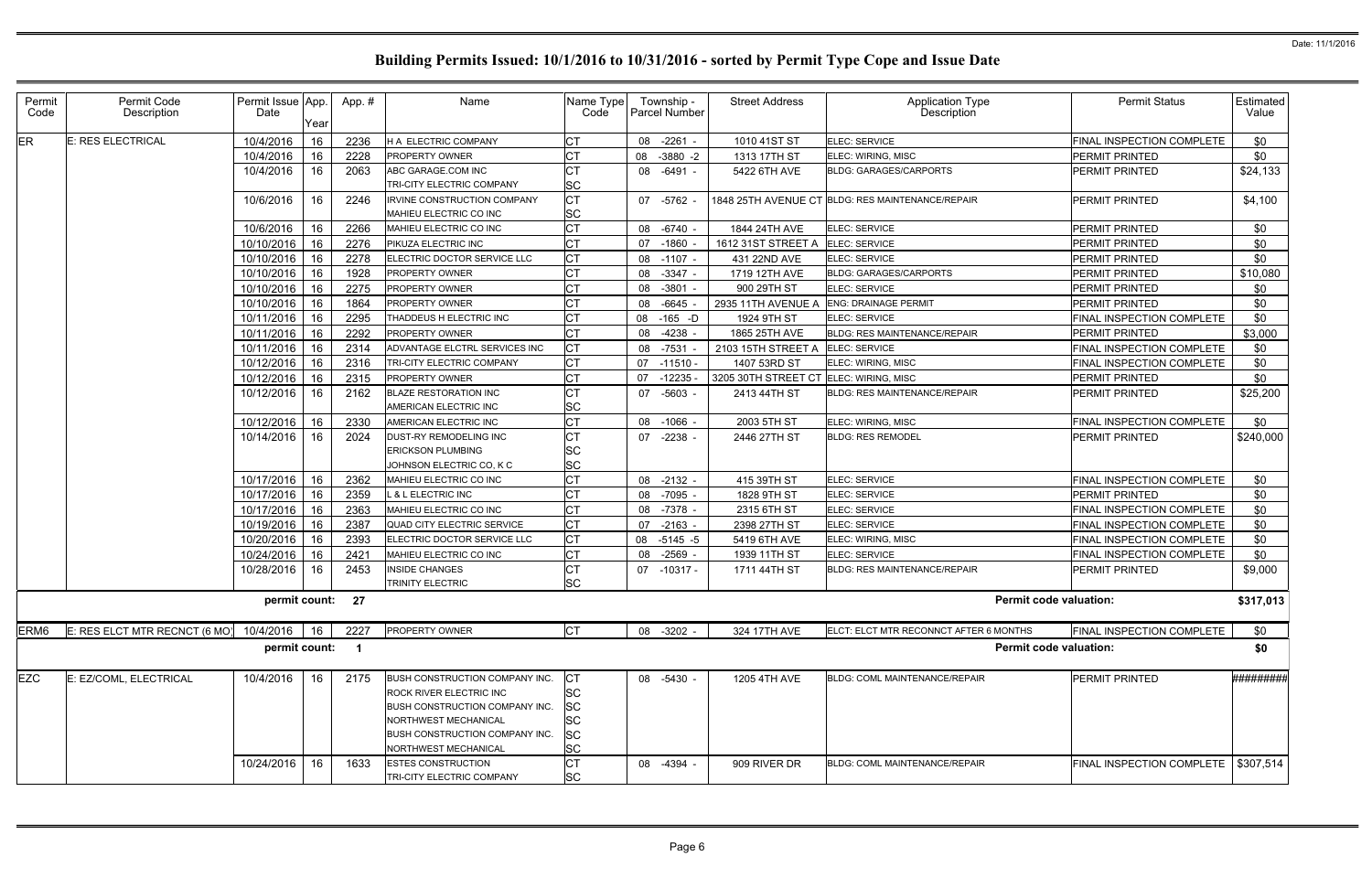| Permit<br>Code   | Permit Code<br>Description  | Permit Issue App.<br>Date              | Year           | App.#                   | Name                                                                                                                                                                                                                                                                                                                                                                                              | Name Type<br>Code                                                                                                                | Township -<br>Parcel Number                    | <b>Street Address</b>                        | Application Type<br>Description                                                                              | <b>Permit Status</b>                                             | Estimated<br>Value |
|------------------|-----------------------------|----------------------------------------|----------------|-------------------------|---------------------------------------------------------------------------------------------------------------------------------------------------------------------------------------------------------------------------------------------------------------------------------------------------------------------------------------------------------------------------------------------------|----------------------------------------------------------------------------------------------------------------------------------|------------------------------------------------|----------------------------------------------|--------------------------------------------------------------------------------------------------------------|------------------------------------------------------------------|--------------------|
|                  |                             | permit count:                          |                | $\mathbf{2}$            |                                                                                                                                                                                                                                                                                                                                                                                                   |                                                                                                                                  |                                                |                                              |                                                                                                              | <b>Permit code valuation:</b>                                    | \$11,332,15        |
| EZC <sub>2</sub> | ENG: EZ: : CLASS 2 DRAINAGE | 10/18/2016                             | 16             | 2175                    | BUSH CONSTRUCTION COMPANY INC.<br><b>ROCK RIVER ELECTRIC INC</b><br><b>BUSH CONSTRUCTION COMPANY INC.</b><br><b>NORTHWEST MECHANICAL</b><br>BUSH CONSTRUCTION COMPANY INC.<br>NORTHWEST MECHANICAL<br>BUSH CONSTRUCTION COMPANY INC.<br><b>ROCK RIVER ELECTRIC INC</b><br><b>BUSH CONSTRUCTION COMPANY INC.</b><br>NORTHWEST MECHANICAL<br>BUSH CONSTRUCTION COMPANY INC.<br>NORTHWEST MECHANICAL | СT<br><b>SC</b><br><b>SC</b><br>lsc<br>lsc<br><b>SC</b><br>IСТ<br><b>SC</b><br><b>SC</b><br><b>ISC</b><br><b>SC</b><br><b>SC</b> | 08 -5430 -                                     | 1205 4TH AVE                                 | BLDG: COML MAINTENANCE/REPAIR                                                                                | PERMIT PRINTED                                                   | #########          |
|                  |                             | permit count:                          |                | $\overline{\mathbf{1}}$ |                                                                                                                                                                                                                                                                                                                                                                                                   |                                                                                                                                  |                                                |                                              |                                                                                                              | <b>Permit code valuation:</b>                                    | \$11,024,63        |
| <b>MC</b>        | M: COML MECHANICAL          | 10/4/2016<br>10/4/2016<br>10/11/2016   | 16<br>16<br>16 | 2234<br>2230<br>2309    | J.L. BRADY COMPANY<br>BRADY COMPANY, J L<br>KALE HEATING & AC<br>KALE HEATING & AC                                                                                                                                                                                                                                                                                                                | <b>CT</b><br><b>CT</b><br><b>CT</b><br>СT                                                                                        | 08<br>$-2543$<br>$-9267 -$<br>08<br>07 -126 -C | 1901 12TH ST<br>5230 RIVER DR<br>3321 7TH ST | HTG: OTHER, INSTALL/REPLACE<br>HTG: FURNACE/AC, REPLACE<br>HTG: AIR CONDITIONING, REPLACE                    | <b>PERMIT PRINTED</b><br><b>PERMIT PRINTED</b><br>PERMIT PRINTED | \$0<br>\$0<br>\$0  |
|                  |                             | 10/11/2016<br>10/21/2016<br>10/31/2016 | 16<br>16<br>16 | 2306<br>2397<br>2468    | CRAWFORD HEATING & COOLING<br>KALE HEATING & AC<br>CRAWFORD COMPANY                                                                                                                                                                                                                                                                                                                               | <b>CT</b><br><b>CT</b><br>lст                                                                                                    | 08 -91 -1<br>08 -1576 -<br>07<br>-625 -        | 2104 18TH AVE<br>202 34TH ST                 | HTG: BOILER/FURNACE, REPLACE<br>HTG: FURNACE/AC, REPLACE<br>55 AVENUE OF THE CITIHTG: OTHER, INSTALL/REPLACE | PERMIT PRINTED<br><b>PERMIT PRINTED</b><br>PERMIT PRINTED        | \$0<br>\$0<br>\$0  |
|                  |                             | permit count:                          |                | - 6                     |                                                                                                                                                                                                                                                                                                                                                                                                   |                                                                                                                                  |                                                |                                              |                                                                                                              | <b>Permit code valuation:</b>                                    | \$0                |
| <b>MEZC</b>      | M: EZ/COML, MECHANICAL      | 10/18/2016                             | 16             | 1843                    | RYAN COMPANIES US INC<br><b>RYAN COMPANIES US INC</b><br>NORTHWEST MECHANICAL<br>NORTHWEST MECHANICAL<br><b>GIESE SHEET METAL CO INC</b><br>GIESE SHEET METAL CO INC                                                                                                                                                                                                                              | <b>CT</b><br><b>CT</b><br><b>SC</b><br><b>SC</b><br><b>SC</b><br><b>SC</b>                                                       | 08 -9465 -                                     | 1 KONE CT                                    | <b>BLDG: COML INTERIOR FINISH</b>                                                                            | <b>PERMIT PRINTED</b>                                            | \$649,700          |
|                  |                             | 10/26/2016 16                          |                | 2175                    | BUSH CONSTRUCTION COMPANY INC.<br><b>ROCK RIVER ELECTRIC INC</b><br>BUSH CONSTRUCTION COMPANY INC.<br>NORTHWEST MECHANICAL<br>BUSH CONSTRUCTION COMPANY INC.<br>NORTHWEST MECHANICAL                                                                                                                                                                                                              | ICT<br>lSC<br><b>SC</b><br><b>SC</b><br><b>SC</b><br><b>SC</b>                                                                   | 08 -5430 -                                     | 1205 4TH AVE                                 | BLDG: COML MAINTENANCE/REPAIR                                                                                | PERMIT PRINTED                                                   | ##########         |
|                  |                             | 10/27/2016                             | 16             | 1327                    | THOMAS GRACE CONSTRUCTION INC.<br>VALUE PRO MECHANICAL INC<br>VALUE PRO MECHANICAL INC                                                                                                                                                                                                                                                                                                            | IСТ<br><b>SC</b><br><b>SC</b>                                                                                                    | 07 -344 -6                                     | 4410 16TH ST                                 | <b>BLDG: COML REMODEL</b>                                                                                    | PERMIT PRINTED                                                   | \$510,000          |
|                  |                             | permit count: 3                        |                |                         |                                                                                                                                                                                                                                                                                                                                                                                                   |                                                                                                                                  |                                                |                                              |                                                                                                              | <b>Permit code valuation:</b>                                    | \$12,184,336       |
| <b>MEZR</b>      | M: EZ/RES, MECHANICAL       | 10/19/2016 16<br>permit count: 1       |                | 2392                    | KALE HEATING & AC                                                                                                                                                                                                                                                                                                                                                                                 | <b>CT</b>                                                                                                                        | 07 -850 -                                      |                                              | 5216 11TH AVENUE C HTG: BOILER/FURNACE, REPLACE                                                              | PERMIT PRINTED<br><b>Permit code valuation:</b>                  | \$5,825<br>\$5,825 |
| <b>MR</b>        | M: RES MECHANICAL           | 10/4/2016                              | 16             | 2229                    | KALE HEATING & AC                                                                                                                                                                                                                                                                                                                                                                                 | <b>CT</b>                                                                                                                        | 07<br>$-14243$                                 | 5408 19TH AVE                                | HTG: FURNACE/AC, REPLACE                                                                                     | PERMIT PRINTED                                                   | \$0                |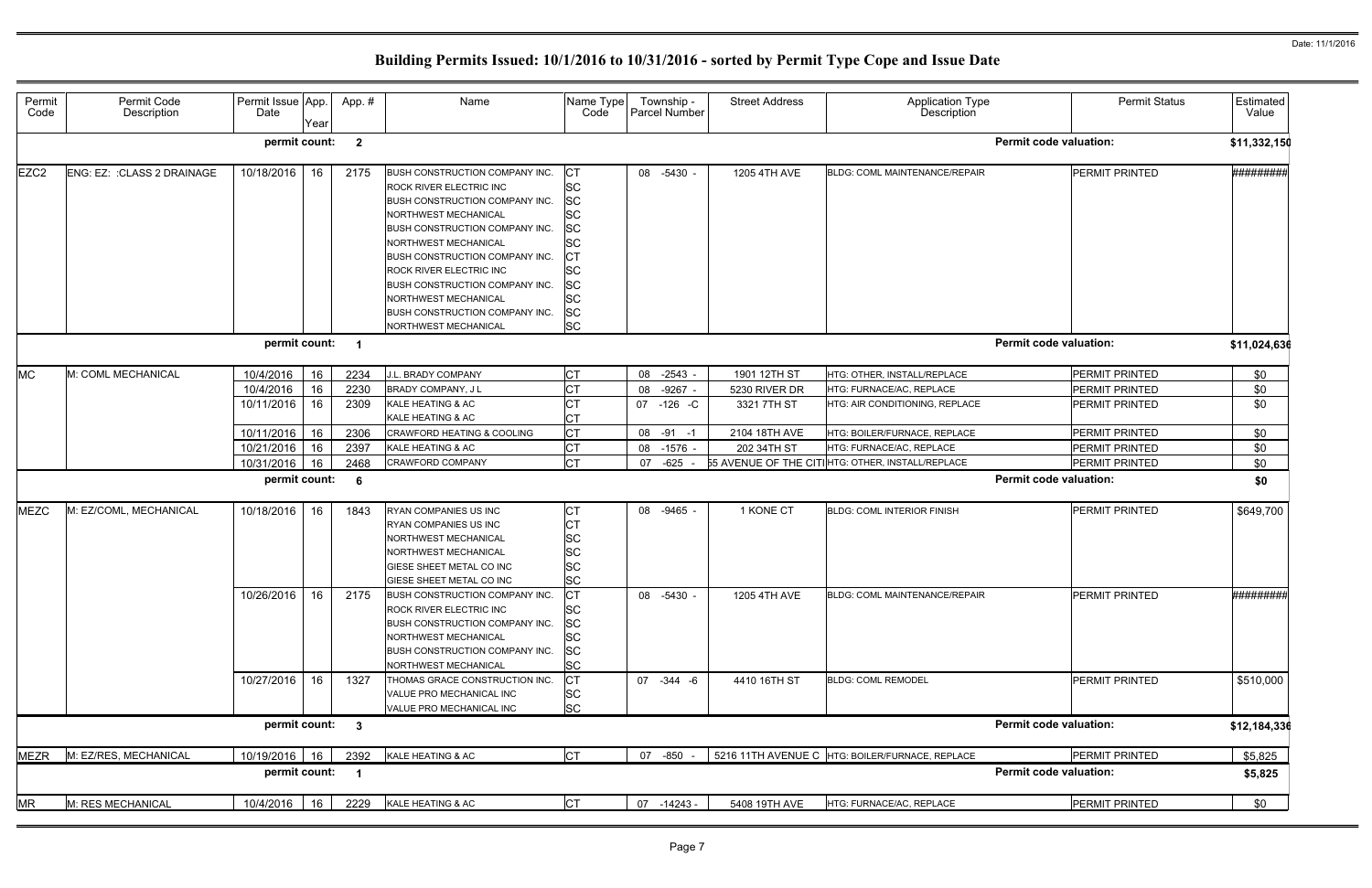| Permit<br>Code | Permit Code<br>Description | Permit Issue App.<br>Date | Year | App.# | Name                                | Name Type<br>Code | Township -<br><b>Parcel Number</b> | <b>Street Address</b> | <b>Application Type</b><br>Description                   | <b>Permit Status</b>          | Estimated<br>Value |
|----------------|----------------------------|---------------------------|------|-------|-------------------------------------|-------------------|------------------------------------|-----------------------|----------------------------------------------------------|-------------------------------|--------------------|
| <b>MR</b>      | M: RES MECHANICAL          | 10/4/2016                 | 16   | 2239  | BRADY COMPANY, J L                  | CT                | $-231$<br>07<br>-4                 |                       | 3712 47TH STREET DR HTG: FURNACE/AC, REPLACE             | PERMIT PRINTED                | \$0                |
|                |                            | 10/4/2016                 | 16   | 2222  | GABRILSON HEATING & AC              | СT                | 07 -7382 -1                        | 5118 27TH AVE         | <b>HTG: BOILER/FURNACE, REPLACE</b>                      | PERMIT PRINTED                | \$0                |
|                |                            | 10/4/2016                 | 16   | 2226  | <b>FREED HEATING &amp; AC</b>       | <b>CT</b>         | 08 -1105 -                         | 421 22ND AVE          | HTG: FURNACE/AC. REPLACE                                 | PERMIT PRINTED                | \$0                |
|                |                            | 10/4/2016                 | -16  | 2225  | KLAUER HEATING & AC LTD             | <b>CT</b>         | 08 -4630 -6                        |                       | 4810 6TH AVENUE DR HTG: FURNACE/AC, REPLACE              | FINAL INSPECTION COMPLETE     | \$0                |
|                |                            | 10/4/2016                 | 16   | 2233  | <b>J.L. BRADY COMPANY</b>           | СT                | 08 - 864 -                         | 162 4TH AVE           | HTG: OTHER, INSTALL/REPLACE                              | <b>PERMIT PRINTED</b>         | \$0                |
|                |                            | 10/6/2016                 | 16   | 2263  | ALL HOURS HEATING & COOLING         |                   | 07 -10369                          | 1304 48TH ST          | HTG: BOILER/FURNACE, REPLACE                             | PERMIT PRINTED                | \$0                |
|                |                            | 10/7/2016                 | 16   | 2270  | KLAUER HEATING & AC LTD             | <b>CT</b>         | 07 -14006                          | 7100 36TH AVENUE A C1 | <b>HTG: FURNACE/AC, REPLACE</b>                          | FINAL INSPECTION COMPLETE     | \$0                |
|                |                            | 10/7/2016                 | 16   | 1752  | WERNER RESTORATION SVCS INC         | СT                | 07 -9011 -                         | 3740 19TH AVE         | <b>BLDG: RES MAINTENANCE/REPAIR</b>                      | <b>PERMIT PRINTED</b>         | \$143,190          |
|                |                            |                           |      |       | AMERICAN ELECTRIC INC               | SC                |                                    |                       |                                                          |                               |                    |
|                |                            |                           |      |       | HOMETOWN PLUMBING AND HEATING       | SC                |                                    |                       |                                                          |                               |                    |
|                |                            |                           |      |       | MIDWEST CLIMATE SOLUTIONS           | <b>SC</b>         |                                    |                       |                                                          |                               |                    |
|                |                            | 10/11/2016                | 16   | 2307  | <b>FAMILY HEATING &amp; COOLING</b> | <b>CT</b>         | $-2217 - 1$<br>08                  | 3352 PARK 16TH ST     | HTG: BOILER/FURNACE, REPLACE                             | PERMIT PRINTED                | \$0                |
|                |                            | 10/11/2016                | 16   | 2308  | FREED HEATING & AC                  | СT                | 08 -3220 -                         | 204 16TH AVE          | HTG: FURNACE/AC, REPLACE                                 | FINAL INSPECTION COMPLETE     | \$0                |
|                |                            | 10/11/2016                | 16   | 2305  | KLAUER HEATING & AC LTD             | Iст               | 08 -8411 -                         | 2106 2ND ST           | HTG: BOILER/FURNACE, REPLACE                             | FINAL INSPECTION COMPLETE     | \$0                |
|                |                            | 10/12/2016                | -16  | 2319  | <b>SCHEBLER COMPANY</b>             | <b>CT</b>         | $07 - 1365$                        | 2349 31ST STREET A    | HTG: FURNACE/AC, REPLACE                                 | <b>PERMIT PRINTED</b>         | \$0                |
|                |                            | 10/13/2016                | 16   | 2344  | <b>SCHEBLER COMPANY</b>             | СT                | 07<br>-12768                       |                       | 5209 37TH AVENUE CT HTG: FURNACE/AC, REPLACE             | <b>PERMIT PRINTED</b>         | \$0                |
|                |                            | 10/13/2016                | 16   | 2335  | KLAUER HEATING & AC LTD             |                   | 07 -1383 -                         | 2350 31ST ST          | HTG: FURNACE/AC, REPLACE                                 | FINAL INSPECTION COMPLETE     | \$0                |
|                |                            | 10/13/2016                | 16   | 2341  | <b>FREED HEATING &amp; AC</b>       |                   | 07 -5812 -                         | 4516 21ST AVE         | HTG: BOILER/FURNACE, REPLACE                             | PERMIT PRINTED                | \$0                |
|                |                            | 10/13/2016                | 16   | 2346  | CRAWFORD HEATING & COOLING          | СT                | $-5962$<br>07                      | 2245 35TH STREET CT   | HTG: FURNACE/AC, REPLACE                                 | PERMIT PRINTED                | \$0                |
|                |                            | 10/13/2016                | -16  | 2340  | <b>FREED HEATING &amp; AC</b>       | СT                | 08 -1507 -                         | 817 27TH ST           | HTG: BOILER/FURNACE, REPLACE                             | PERMIT PRINTED                | \$0                |
|                |                            | 10/13/2016                | 16   | 2342  | <b>FREED HEATING &amp; AC</b>       | СT                | 08 -7073 -                         | 1618 9TH ST           | HTG: FURNACE/AC, REPLACE                                 | PERMIT PRINTED                | \$0                |
|                |                            | 10/13/2016                | 16   | 2343  | <b>SCHEBLER COMPANY</b>             | СT                | 08 -9097                           | 715 24TH AVENUE CT    | HTG: FURNACE/AC, REPLACE                                 | PERMIT PRINTED                | \$0                |
|                |                            | 10/14/2016                | 16   | 2354  | KALE HEATING & AC                   | СT                | 07 -5365                           | 3301 53RD ST          | HTG: AIR CONDITIONING, REPLACE                           | PERMIT PRINTED                | \$0                |
|                |                            | 10/21/2016                | -16  | 2400  | FREED HEATING & AC                  | СT                | 07 -7369 -                         | 5111 28TH AVE         | HTG: FURNACE/AC, REPLACE                                 | PERMIT PRINTED                | \$0                |
|                |                            | 10/21/2016                | 16   | 2401  | <b>FREED HEATING &amp; AC</b>       |                   | 08 -183 -8                         | 2408 1ST STREET CT    | HTG: FURNACE/AC, REPLACE                                 | PERMIT PRINTED                | \$0                |
|                |                            | 10/21/2016                | 16   | 2399  | <b>FREED HEATING &amp; AC</b>       |                   | 08 -6393 -                         | 917 26TH ST           | HTG: FURNACE/AC, REPLACE                                 | PERMIT PRINTED                | \$0                |
|                |                            | 10/21/2016                | 16   | 2398  | KALE HEATING & AC                   |                   | 08 -8995 -                         | 2513 2ND ST           | HTG: FURNACE/AC, REPLACE                                 | PERMIT PRINTED                | \$0                |
|                |                            | 10/21/2016                | 16   | 2402  | TOTAL MAINTENANCE INC               | СT                | 08 -9130 -A                        | 3101 4TH ST           | HTG: FURNACE/AC, REPLACE                                 | PERMIT PRINTED                | \$0                |
|                |                            | 10/24/2016                | -16  | 2423  | <b>FIREPLACES PLUS</b>              | СT                | 07<br>-227 -B                      | 4047 36TH AVENUE CT   | HTG: OTHER, INSTALL/REPLACE                              | PERMIT PRINTED                | \$0                |
|                |                            | 10/25/2016                | 16   | 2403  | PRECISION AIR HTG & AC INC          | СT                | 07 -10721 -                        | 3429 52ND ST          | HTG: FURNACE/AC, REPLACE                                 | PERMIT PRINTED                | \$0                |
|                |                            | 10/26/2016                | -16  | 2440  | TOTAL MAINTENANCE INC               |                   |                                    |                       | 07 -10110 - 5013 44TH AVENUE CT HTG: FURNACE/AC, REPLACE | PERMIT PRINTED                | \$0                |
|                |                            | 10/27/2016                | 16   | 2450  | <b>FREED HEATING &amp; AC</b>       | <b>CT</b>         | 07 -11201                          | 5030 48TH STREET A    | HTG: FURNACE/AC, REPLACE                                 | PERMIT PRINTED                | \$0                |
|                |                            | 10/27/2016                | 16   | 2451  | KALE HEATING & AC                   | СT                | 07 -1456                           | 2405 32ND ST          | HTG: FURNACE/AC, REPLACE                                 | PERMIT PRINTED                | \$0                |
|                |                            | 10/28/2016                | 16   | 2459  | J.L. BRADY COMPANY                  | СT                | 07 -10634                          | 4728 48TH STREET A    | HTG: FURNACE/AC, REPLACE                                 | PERMIT PRINTED                | \$0                |
|                |                            | 10/28/2016                | 16   | 1652  | <b>PROPERTY OWNER</b>               | СT                | $07 -242 -1$                       | 4724 28TH AVE         | <b>ENG: DRAINAGE PERMIT</b>                              | PERMIT PRINTED                | \$0                |
|                |                            |                           |      |       | <b>TRINITY ELECTRIC</b>             | SC                |                                    |                       |                                                          |                               |                    |
|                |                            |                           |      |       | WIRTH                               | SC                |                                    |                       |                                                          |                               |                    |
|                |                            |                           |      |       | WIRTH INC                           | <b>SC</b>         |                                    |                       |                                                          |                               |                    |
|                |                            | 10/28/2016                | 16   | 2458  | FAMILY HEATING & COOLING            | <b>CT</b>         | 07 -724                            | 5220 11TH AVENUE A    | HTG: FURNACE/AC, REPLACE                                 | PERMIT PRINTED                | \$0                |
|                |                            | 10/28/2016                | 16   | 2456  | <b>FAMILY HEATING &amp; COOLING</b> | CT                | 08 -7423 -                         | 2011 12TH ST          | HTG: BOILER/FURNACE, REPLACE                             | PERMIT PRINTED                | \$0                |
|                |                            | 10/31/2016                | 16   | 2467  | <b>GABRILSON HEATING &amp; AC</b>   | <b>CT</b>         | 07 -12331 -                        | 3501 34TH AVE         | HTG: FURNACE/AC, REPLACE                                 | PERMIT PRINTED                | \$0                |
|                |                            | 10/31/2016                | -16  | 2466  | <b>FREED HEATING &amp; AC</b>       | Iст               | 08 -6817 -23                       | 1012 23RD ST          | HTG: BOILER/FURNACE, REPLACE                             | PERMIT PRINTED                | \$0                |
|                |                            | permit count:             |      | 37    |                                     |                   |                                    |                       |                                                          | <b>Permit code valuation:</b> | \$143,190          |
| <b>PBWV</b>    | P: RES BACKWATER VALVE     | 10/3/2016                 | 16   | 2213  | <b>BAGBY PLUMBING SERVICE</b>       | Iст               | 08 -6461 -14                       |                       | 3208 15TH STREET A PLBG: BACKWATER VALVE INSTALLATION    | FINAL INSPECTION COMPLETE     | \$0                |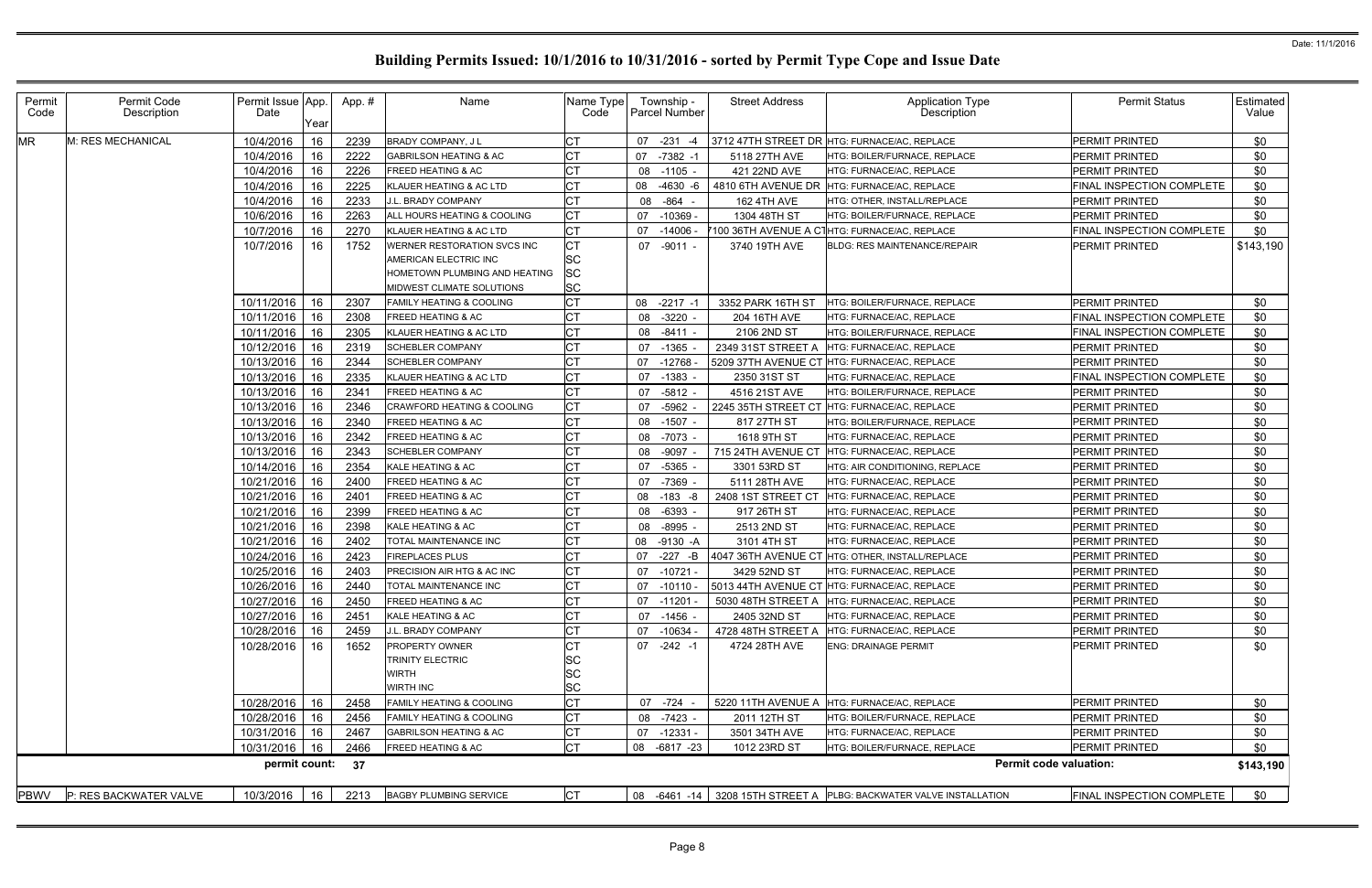| Permit<br>Code   | Permit Code<br>Description                                           | Permit Issue App.<br>Date | Year | App.#                   | Name                                                                                                                                                                                        | Name Type<br>Code                                                    | Township -<br>Parcel Number | <b>Street Address</b>                | Application Type<br>Description                     | <b>Permit Status</b>          | Estimated<br>Value |
|------------------|----------------------------------------------------------------------|---------------------------|------|-------------------------|---------------------------------------------------------------------------------------------------------------------------------------------------------------------------------------------|----------------------------------------------------------------------|-----------------------------|--------------------------------------|-----------------------------------------------------|-------------------------------|--------------------|
|                  |                                                                      | permit count:             |      | -1                      |                                                                                                                                                                                             |                                                                      |                             |                                      |                                                     | <b>Permit code valuation:</b> | \$0                |
| PC               | P: COML PLUMBING                                                     | 10/3/2016                 | 16   | 2211                    | <b>CRUZ PLUMBING</b>                                                                                                                                                                        | <b>CT</b>                                                            | 07 - 544                    |                                      | 04 AVENUE OF THE CITIPLBG: INSTALLATION, COMMERCIAL | PERMIT PRINTED                | \$4,000            |
|                  |                                                                      | 10/18/2016                | 16   | 2373                    | <b>CRAWFORD COMPANY</b>                                                                                                                                                                     | <b>CT</b>                                                            | 07<br>$-14028$              |                                      | 615 VALLEY VIEW DR PLBG: INSTALLATION, COMMERCIAL   | PERMIT PRINTED                | \$0                |
|                  |                                                                      | 10/20/2016                | 16   | 2394                    | <b>CRUZ PLUMBING</b>                                                                                                                                                                        | <b>CT</b>                                                            | 07<br>-544                  |                                      | 04 AVENUE OF THE CITIPLBG: INSTALLATION, COMMERCIAL | PERMIT PRINTED                | \$0                |
|                  |                                                                      | permit count:             |      | $\mathbf{3}$            |                                                                                                                                                                                             |                                                                      |                             |                                      |                                                     | <b>Permit code valuation:</b> | \$4,000            |
| PCD1             | P: CD PLUMBING                                                       | 10/24/2016                | 16   | 2425                    | WATSON PLUMBING AND MECHANICAL                                                                                                                                                              | <b>ICT</b>                                                           | 07 - 768                    | 5313 11TH AVENUE B                   | PLBG: WATER HEATER                                  | <b>PERMIT PRINTED</b>         | \$0                |
|                  |                                                                      | 10/31/2016                | 16   | 2469                    | PETERSEN PLUMBING AND HEATING                                                                                                                                                               | Iст                                                                  | 08<br>$-7917 -$             | 1915 15TH ST                         | PLBG: WATER HEATER                                  | <b>PERMIT PRINTED</b>         | \$0                |
|                  |                                                                      | permit count:             |      | $\overline{\mathbf{2}}$ |                                                                                                                                                                                             |                                                                      |                             |                                      |                                                     | <b>Permit code valuation:</b> | \$0                |
| PCM6             | P: COML GAS MTR RECONCT (6 M                                         | 10/6/2016                 | 16   | 2264                    | <b>CJ NOW</b>                                                                                                                                                                               | <b>CT</b>                                                            | $-5638$<br>08               | 1413 16TH AVE                        | PLBG: GAS MTR RECONNECT AFTER 6 MONTHS              | <b>PERMIT PRINTED</b>         | \$0                |
|                  |                                                                      | permit count:             |      | - 1                     |                                                                                                                                                                                             |                                                                      |                             |                                      |                                                     | <b>Permit code valuation:</b> | \$0                |
| PCR <sub>6</sub> | P: RES GAS MTR RECONCT (6 MC                                         | 10/3/2016                 | 16   | 2212                    | <b>BAGBY PLUMBING SERVICE</b>                                                                                                                                                               | <b>CT</b>                                                            | $07 - 81 - 2$               | 4105 22ND AVE                        | PLBG: GAS MTR RECONNECT AFTER 6 MONTHS              | FINAL INSPECTION COMPLETE     | \$0                |
|                  |                                                                      | 10/4/2016                 | 16   | 2238                    | A+ PLUMBING                                                                                                                                                                                 | <b>CT</b>                                                            | $-3202 -$<br>08             | 324 17TH AVE                         | PLBG: GAS MTR RECONNECT AFTER 6 MONTHS              | FINAL INSPECTION COMPLETE     | \$0                |
|                  |                                                                      | 10/4/2016                 | 16   | 2223                    | <b>FIERS PLUMBING</b>                                                                                                                                                                       | <b>CT</b>                                                            | $-6699 - 51$<br>08          | 501 29TH AVE                         | PLBG: GAS MTR RECONNECT AFTER 6 MONTHS              | PERMIT PRINTED                | \$0                |
|                  |                                                                      | 10/7/2016                 | 16   | 2272                    | <b>BAGBY PLUMBING SERVICE</b>                                                                                                                                                               | <b>CT</b>                                                            | 08<br>$-5638 - 1$           | 1436 14TH ST                         | PLBG: GAS MTR RECONNECT AFTER 6 MONTHS              | FINAL INSPECTION COMPLETE     | \$0                |
|                  |                                                                      | 10/17/2016                | 16   | 2360                    | <b>VAUGHN PLUMBING</b>                                                                                                                                                                      | <b>CT</b>                                                            | 08<br>$-5145 - 5$           | 5419 6TH AVE                         | HTG: GAS MTR RECONNECT AFTER 6 MONTHS               | <b>PERMIT PRINTED</b>         | \$0                |
|                  |                                                                      | permit count:             |      | -5                      |                                                                                                                                                                                             |                                                                      |                             |                                      |                                                     | <b>Permit code valuation:</b> | \$0                |
| <b>PCTY</b>      | P: IN-HOUSE PLBG REPAIRS                                             | 10/10/2016                | 16   | 1112                    | PROPERTY OWNER                                                                                                                                                                              | <b>CT</b>                                                            | 08 -220 -4                  | 627 32ND AVE                         | <b>BLDG: RES ADDITION</b>                           | <b>PERMIT PRINTED</b>         | \$27,456           |
|                  |                                                                      | 10/25/2016                | 16   | 2433                    | <b>BAGBY PLUMBING SERVICE</b>                                                                                                                                                               | <b>CT</b>                                                            | 08 -7475                    | 2129 13TH ST                         | PLBG: IN-HOUSE REPAIRS                              | <b>PERMIT PRINTED</b>         | \$0                |
|                  |                                                                      | permit count:             |      | $\overline{\mathbf{2}}$ |                                                                                                                                                                                             |                                                                      |                             |                                      |                                                     | <b>Permit code valuation:</b> | \$27,456           |
| <b>PCWS</b>      | P: CITY WATER/SEWER                                                  | 10/21/2016                | 16   | 2409                    | <b>BLONDELL PLUMBING SERVICES</b>                                                                                                                                                           | <b>CT</b>                                                            | $-6495 -$<br>07             | 3811 11TH AVE                        | PLBG: SEWER REPAIR                                  | <b>PERMIT PRINTED</b>         | \$0                |
|                  |                                                                      | 10/21/2016                | 16   | 2406                    | <b>BLONDELL PLUMBING SERVICES</b>                                                                                                                                                           | <b>CT</b>                                                            | 08 - 677 -                  | 1151 26TH ST                         | PLBG: WATER/SEWER MAIN                              | PERMIT PRINTED                | \$0                |
|                  |                                                                      | permit count:             |      | $\overline{\mathbf{2}}$ |                                                                                                                                                                                             |                                                                      |                             |                                      |                                                     | <b>Permit code valuation:</b> | \$0                |
| <b>PDR</b>       | P: RES DISCONNECT SWR/WTR S 10/11/2016   16   2313 ERICKSON PLUMBING |                           |      |                         |                                                                                                                                                                                             | IC1                                                                  | 08 -5761 -                  | 1308 6TH AVE                         | PLBG: DISCONNECT WATER & SEWER SERVICE              | <b>PERMIT PRINTED</b>         | \$0                |
|                  |                                                                      | permit count: 1           |      |                         |                                                                                                                                                                                             |                                                                      |                             |                                      |                                                     | <b>Permit code valuation:</b> | \$0                |
| PEZC             | P: EZ/COML, PLUMBING                                                 | 10/18/2016                | 16   | 1843                    | RYAN COMPANIES US INC<br>NORTHWEST MECHANICAL<br>GIESE SHEET METAL CO INC                                                                                                                   | <b>CT</b><br><b>SC</b><br><b>SC</b>                                  | 08 -9465 -                  | 1 KONE CT                            | <b>BLDG: COML INTERIOR FINISH</b>                   | PERMIT PRINTED                | \$649,700          |
|                  |                                                                      | 10/26/2016                | -16  | 2175                    | <b>BUSH CONSTRUCTION COMPANY INC.</b><br><b>ROCK RIVER ELECTRIC INC</b><br>BUSH CONSTRUCTION COMPANY INC.<br>NORTHWEST MECHANICAL<br>BUSH CONSTRUCTION COMPANY INC.<br>NORTHWEST MECHANICAL | Iст<br><b>SC</b><br><b>SC</b><br><b>SC</b><br><b>SC</b><br><b>SC</b> | 08 -5430 -                  | 1205 4TH AVE                         | BLDG: COML MAINTENANCE/REPAIR                       | PERMIT PRINTED                | #########          |
|                  |                                                                      | permit count: 2           |      |                         |                                                                                                                                                                                             |                                                                      |                             |                                      |                                                     | <b>Permit code valuation:</b> | \$11,674,336       |
| <b>PEZR</b>      | P: EZ/RES, PLUMBING                                                  | 10/27/2016 16             |      | 2446                    | ERICKSON PLUMBING & HTG INC                                                                                                                                                                 | <b>CT</b>                                                            | 07 -14643 -                 | 7118 36TH AVENUE CT PLBG: IRRIGATION |                                                     | PERMIT PRINTED                | \$0                |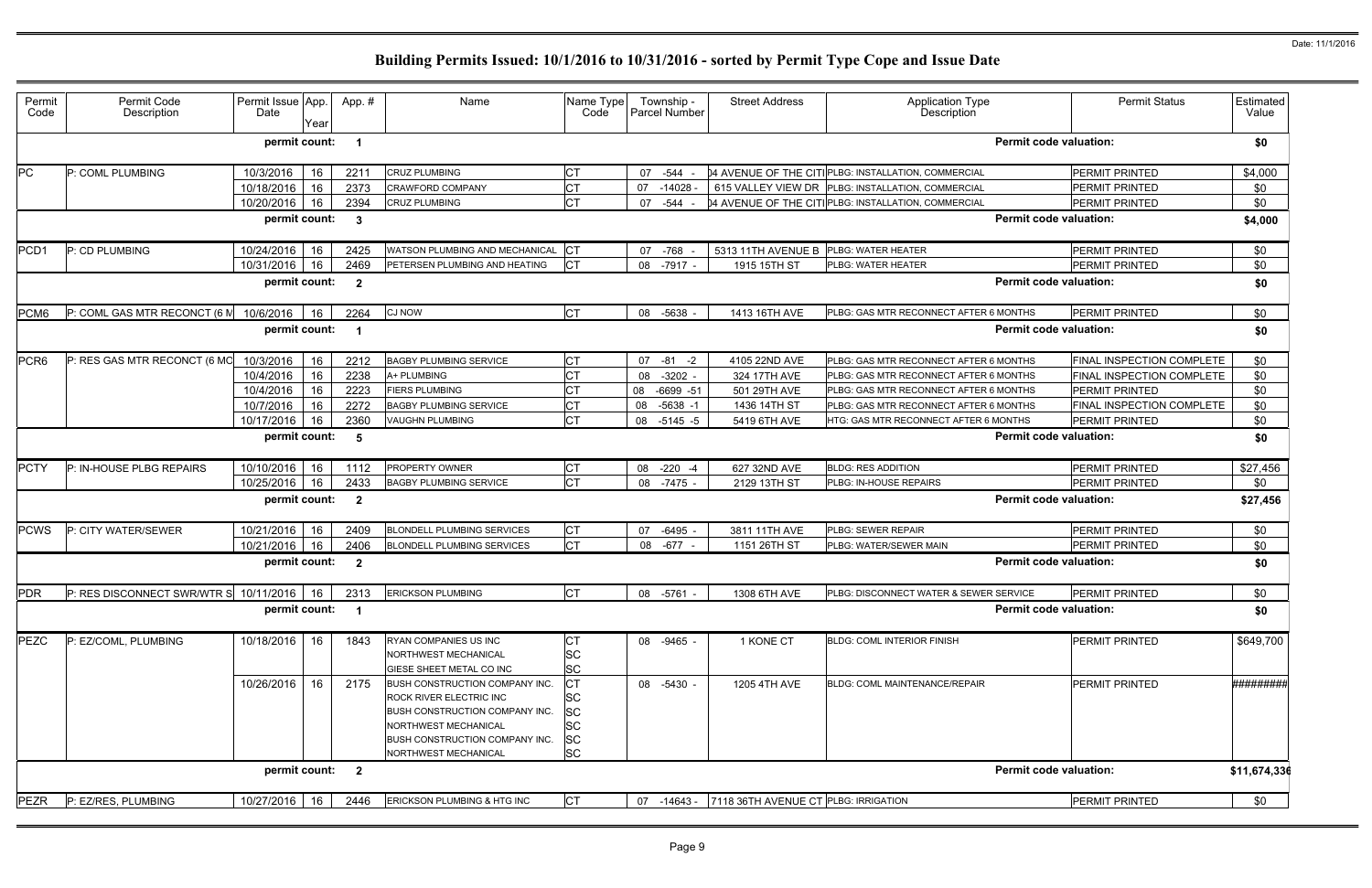| Permit<br>Code | Permit Code<br>Description | Permit Issue App.<br>Date | Year | App. #                  | Name                              | Name Type<br>Code | Township -<br><b>Parcel Number</b> | <b>Street Address</b>                  | <b>Application Type</b><br>Description | <b>Permit Status</b>          | Estimated  <br>Value |
|----------------|----------------------------|---------------------------|------|-------------------------|-----------------------------------|-------------------|------------------------------------|----------------------------------------|----------------------------------------|-------------------------------|----------------------|
| <b>PEZR</b>    | P: EZ/RES, PLUMBING        | 10/27/2016                | 16   | 2447                    | ERICKSON PLUMBING & HTG INC       | <b>CT</b>         | 07<br>$-14651$                     | 3609 70TH STREET CT PLBG: IRRIGATION   |                                        | PERMIT PRINTED                | \$0                  |
|                |                            | 10/27/2016                | 16   | 2448                    | ERICKSON PLUMBING & HTG INC       | <b>CT</b>         | $-14669$<br>07                     | 3670 70TH STREET CT                    | <b>PLBG: IRRIGATION</b>                | PERMIT PRINTED                | \$0                  |
|                |                            | 10/31/2016                | 16   | 1451                    | HABITAT FOR HUMANITY-QC           | <b>CT</b>         | 08 -1027 -                         | 518 4TH AVE                            | BLDG:RES/NEW, SINGLE FAMILY DETACHED   | PERMIT PRINTED                | \$88,700             |
|                |                            |                           |      |                         | KOEHLER ELECTRIC INC, J W         | <b>SC</b>         |                                    |                                        |                                        |                               |                      |
|                |                            |                           |      |                         | RIVER BEND PLUMBING SERVICES L    | <b>SC</b>         |                                    |                                        |                                        |                               |                      |
|                |                            |                           |      |                         | RIVER BEND PLUMBING SERVICES L    | <b>SC</b>         |                                    |                                        |                                        |                               |                      |
|                |                            | permit count:             |      | 4                       |                                   |                   |                                    |                                        |                                        | <b>Permit code valuation:</b> | \$88,700             |
| <b>PGR</b>     | P: RES GAS PIPING          | 10/12/2016                | -16  | 2321                    | RIVER BEND PLUMBING SERVICES L    | <b>CT</b>         | 07 -7102 -                         | 5315 30TH AVE                          | PLBG: GAS PIPING                       | <b>PERMIT PRINTED</b>         | \$0                  |
|                |                            | 10/21/2016                | 16   | 2410                    | CRAWFORD COMPANY                  | <b>CT</b>         | 07 -11510 -                        | 1407 53RD ST                           | PLBG: GAS PIPING                       | PERMIT PRINTED                | \$0                  |
|                |                            | permit count:             |      | $\overline{\mathbf{2}}$ |                                   |                   |                                    |                                        |                                        | <b>Permit code valuation:</b> | \$0                  |
| PR             | P: RES PLUMBING            | 10/4/2016                 | 16   | 2237                    | <b>EWERT PLUMBING</b>             | <b>CT</b>         | 07 -11793 -                        | 4527 12TH AVE                          | PLBG: INSTALLATION, RESIDENTIAL        | FINAL INSPECTION COMPLETE     | \$0                  |
|                |                            | 10/4/2016                 | 16   | 2243                    | NORTHWEST MECHANICAL              | <b>CT</b>         | $-12718 -$<br>07                   | 1710 55TH STREET PL                    | PLBG: INSTALLATION, RESIDENTIAL        | FINAL INSPECTION COMPLETE     | \$0                  |
|                |                            | 10/5/2016                 | 16   | 2250                    | CJ NOW                            | <b>CT</b>         | 07 -1913 -                         | 2370 27TH ST                           | PLBG: WATER SERVICE REPLACEMENT        | FINAL INSPECTION COMPLETE     | \$0                  |
|                |                            | 10/5/2016                 | 16   | 2252                    | CJ NOW                            | <b>CT</b>         | $-5638$<br>08                      | 1413 16TH AVE                          | PLBG: INSTALLATION, RESIDENTIAL        | PERMIT PRINTED                | \$0                  |
|                |                            | 10/10/2016                | 16   | 1112                    | PROPERTY OWNER                    | <b>CT</b>         | $-220 - 4$<br>08                   | 627 32ND AVE                           | <b>BLDG: RES ADDITION</b>              | PERMIT PRINTED                | \$27,456             |
|                |                            | 10/12/2016                | 16   | 2327                    | CRAWFORD COMPANY                  | <b>CT</b>         | $-2190$<br>07                      | 2523 29TH ST                           | PLBG: INSTALLATION, RESIDENTIAL        | PERMIT PRINTED                | \$0                  |
|                |                            | 10/12/2016                | 16   | 2320                    | RIVER BEND PLUMBING SERVICES L    | <b>CT</b>         | 07 -7102 -                         | 5315 30TH AVE                          | PLBG: INSTALLATION, RESIDENTIAL        | PERMIT PRINTED                | \$0                  |
|                |                            | 10/17/2016                | 16   | 2370                    | PETERSEN PLUMBING AND HEATING     | <b>CT</b>         | 08 -3833 -                         | 2706 16TH ST                           | PLBG: INSTALLATION, RESIDENTIAL        | <b>PERMIT PRINTED</b>         | \$0                  |
|                |                            | 10/19/2016                | -16  | 2388                    | LENNY DESANTIAGO PLUMBING         | <b>CT</b>         | 08 -7749 -                         | 556 24TH AVE                           | PLBG: INSTALLATION, RESIDENTIAL        | <b>PERMIT PRINTED</b>         | \$0                  |
|                |                            | 10/19/2016                | 16   | 2391                    | RIVER BEND PLUMBING SERVICES L    | Iст               | 08 -7835 -                         | 1812 14TH ST                           | PLBG: WATER SERVICE REPLACEMENT        | PERMIT PRINTED                | \$1,800              |
|                |                            | 10/21/2016                | 16   | 2405                    | BLONDELL PLUMBING SERVICES        | <b>CT</b>         | -6494<br>07                        | 3813 11TH AVE                          | PLBG: SEWER SERVICE REPLACEMENT        | PERMIT PRINTED                | \$0                  |
|                |                            | 10/21/2016                | 16   | 2404                    | <b>BLONDELL PLUMBING SERVICES</b> | <b>CT</b>         | $-6513 -$<br>07                    | 3810 11TH AVE                          | PLBG: SEWER REPAIR                     | PERMIT PRINTED                | \$0                  |
|                |                            | 10/26/2016                | 16   | 2439                    | CJ NOW                            | <b>CT</b>         | $-569 -2$<br>07                    | 1736 36TH ST                           | PLBG: WATER SERVICE REPLACEMENT        | PERMIT PRINTED                | \$0                  |
|                |                            | permit count:             |      | 13                      |                                   |                   |                                    |                                        |                                        | <b>Permit code valuation:</b> | \$29,256             |
| <b>PRWH</b>    | P: RES WATER HEATER        | 10/4/2016                 | 16   | 2224                    | TOTAL MAINTENANCE INC             | <b>CT</b>         | 07 -11255 -                        | 5104 44TH AVE                          | PLBG: WATER HEATER                     | <b>PERMIT PRINTED</b>         | \$0                  |
|                |                            | 10/6/2016                 | 16   | 2265                    | PETERSEN PLUMBING AND HEATING     | <b>CT</b>         | -5057 -<br>08                      | 1005 25TH AVENUE CT PLBG: WATER HEATER |                                        | PERMIT PRINTED                | \$0                  |
|                |                            | 10/7/2016                 | 16   | 2271                    | ALL ACTION PLUMBING               | <b>CT</b>         | -5586<br>07                        | 4829 11TH AVENUE A PLBG: WATER HEATER  |                                        | PERMIT PRINTED                | \$0                  |
|                |                            | 10/13/2016   16           |      | 2336                    | PETERSEN PLUMBING AND HEATING     | СT                | 07 -32 -13                         | 5117 21ST AVE                          | PLBG: WATER HEATER                     | <b>PERMIT PRINTED</b>         | \$0                  |
|                |                            | 10/13/2016   16           |      | 2345                    | <b>CRAWFORD COMPANY</b>           | <b>CT</b>         | 07 -5962 -                         | 2245 35TH STREET CT                    | PLBG: WATER HEATER                     | PERMIT PRINTED                | \$0                  |
|                |                            | 10/13/2016 16             |      | 2338                    | <b>BLONDELL PLUMBING SERVICES</b> | <b>CT</b>         | 08 -3371 -                         | 2625 15TH AVE                          | PLBG: WATER HEATER                     | PERMIT PRINTED                | \$0                  |
|                |                            | 10/13/2016   16           |      | 2339                    | <b>BLONDELL PLUMBING SERVICES</b> | <b>CT</b>         | 08 -8486                           | 916 39TH STREET CT                     | PLBG: WATER HEATER                     | <b>PERMIT PRINTED</b>         | \$0                  |
|                |                            | 10/14/2016   16           |      | 2355                    | ALL ACTION PLUMBING               | <b>CT</b>         | 07 -12246 -                        | 3006 30TH ST                           | PLBG: WATER HEATER                     | <b>PERMIT PRINTED</b>         | \$0                  |
|                |                            | 10/21/2016 16             |      | 2407                    | <b>BLONDELL PLUMBING SERVICES</b> | <b>CT</b>         | 07 -14053 -                        | 3300 44TH STREET CT                    | PLBG: WATER HEATER                     | PERMIT PRINTED                | \$0                  |
|                |                            | 10/21/2016   16           |      | 2408                    | <b>BLONDELL PLUMBING SERVICES</b> | <b>CT</b>         | 08 -9132 -8                        | 3045 4TH ST                            | PLBG: WATER HEATER                     | PERMIT PRINTED                | \$0                  |
|                |                            | 10/27/2016   16           |      | 2449                    | WATSON PLUMBING AND MECHANICAL    | <b>CT</b>         | 07 -8517 -                         | 1802 40TH STREET CT PLBG: WATER HEATER |                                        | PERMIT PRINTED                | \$0                  |
|                |                            | permit count: 11          |      |                         |                                   |                   |                                    |                                        |                                        | <b>Permit code valuation:</b> | \$0                  |
| <b>PRX</b>     | P: RES EXCAVATION          | 10/13/2016 16             |      | 2337                    | <b>BLONDELL PLUMBING SERVICES</b> | <b>CT</b>         | 08 -6667 -                         | 2921 11TH AVENUE C PLBG: SEWER REPAIR  |                                        | <b>PERMIT PRINTED</b>         | \$0                  |
|                |                            | permit count: 1           |      |                         |                                   |                   |                                    |                                        |                                        | <b>Permit code valuation:</b> | \$0                  |
| <b>SIGN</b>    | <b>B: SIGN</b>             | 10/25/2016 16             |      | 2432                    | PROPERTY OWNER                    | <b>CT</b>         | 08 -5638 -                         | 1413 16TH AVE                          | <b>BLDG: SIGN</b>                      | <b>PERMIT PRINTED</b>         | \$1,000              |